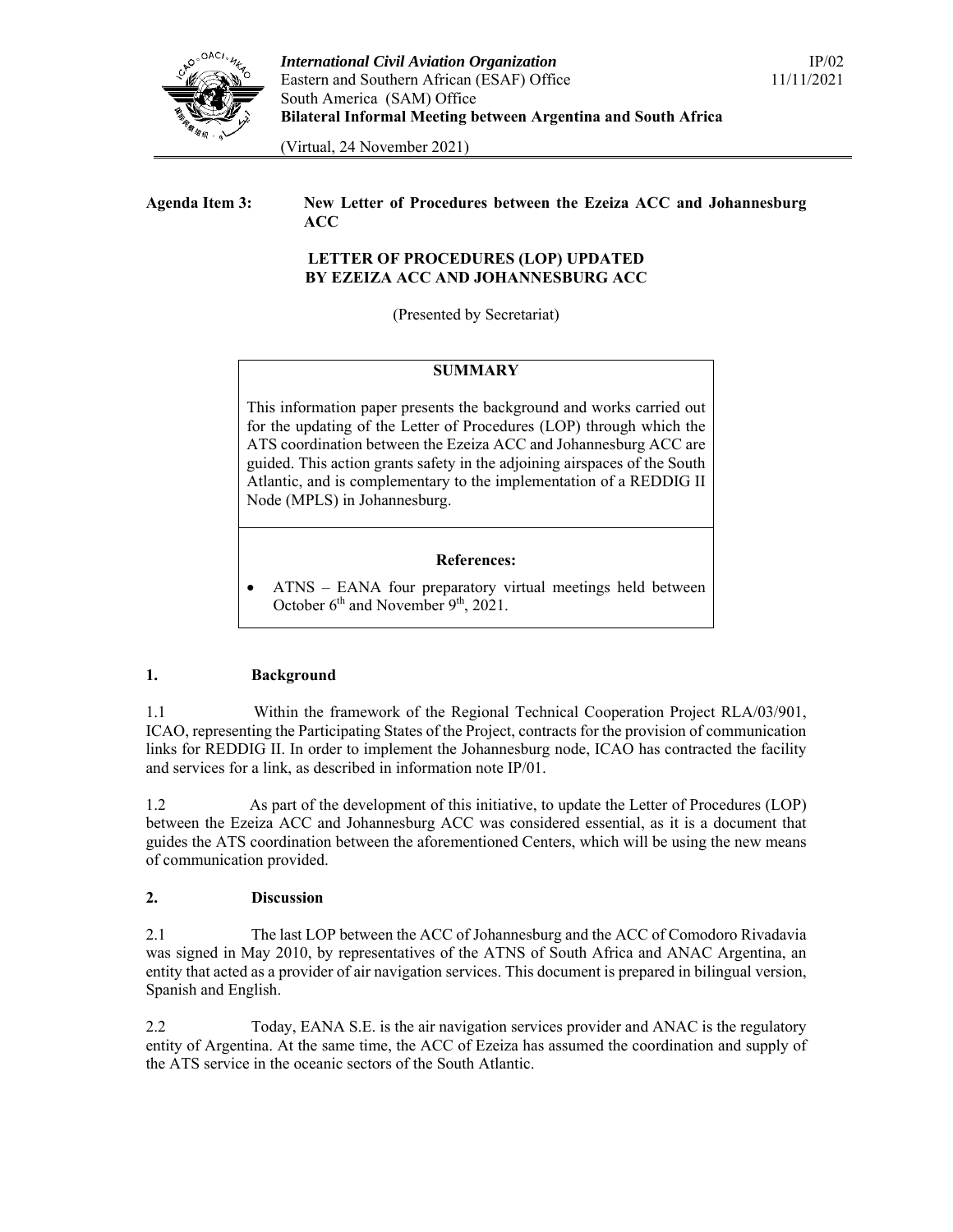2.4 The parties agreed to include a paragraph in the LOP referring to safety occurrences, which will allow the immediate reporting of possible ATS coordination failures, in addition to a joint investigation by the two PCAs. All ATS contact data, including AMHS and SAR service addresses, has been updated. Aircraft transfer procedures have been updated

2.5 During the review, inconsistencies were observed regarding the publication of the UL211F route (PAGAD – MUNES- APKIN) that appears in AIP Argentina and AIP South Africa, with respect to what is shown in the Navigraph – Jeppesen database (UL211F only between REKUL - APKIN), expecting the same to be indicated in the aircraft database. See links on the information of the named AIP;

#### http://ais.anac.gov.ar/descarga/aip-61396f6f3f0fc

http://www.caa.co.za/Aeronautical%20Information%20Publication/Enroute.PDF

2.6 At the same time, differences were noted in the Regional Air Navigation Plans (VOL II) of AFI and CAR/SAM. The Secretariat was requested to analyze this issue and coordinate with the States concerned to consolidate the information on the UL211F route and define actions, as well as making the proposals for amendments (PfA) in Regional Plans as required.

2.7 It was agreed that the representatives of EANA S.E. and ATNS would sign the LOP at the final meeting, which is held today. The LOP will enter into force from 00:01 UTC on January 27, 2022. The approved LOP in English/Spanish languages is shown in **Appendix A** to this information paper.

#### **3. Conclusion**

3.1 The subscription of the updated LOP between the Ezeiza ACC and Johannesburg ACC guarantees the operational safety conditions referred to the ATS coordination in the airspace adjacent to the Ezeiza and Johannesburg FIR, in the South Atlantic area. It also allows the efficient use of the new communications facilities provided by REDDIG.

3.2 The Secretariat will consolidate the information on the UL211F route, and coordinate with states in order to define actions and elaborate, as needed, the proposals for amendments (PfA) in Regional Plans.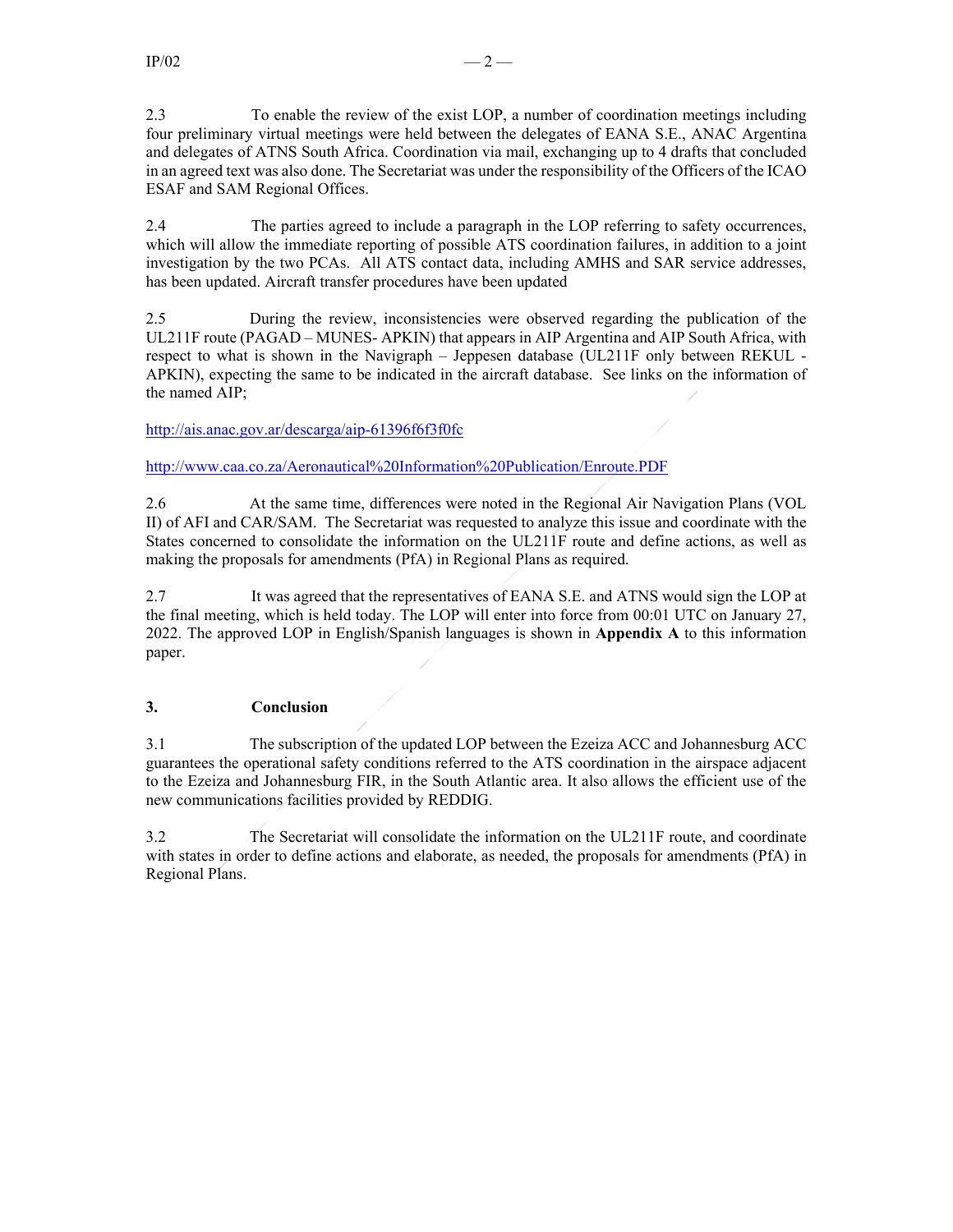# **APPENDIX/APÉNDICE A**

# **LETTER OF PROCEDURE BETWEEN**

# **CARTA DE PROCEDIMIENTO OPERACIONAL ENTRE**

Johannesburg Area Control Center – Oceanic (FAJO) Centro de Control de Área de Johannesburgo – Oceánico (FAJO)

And / Y

Ezeiza Area Control Center (SAEF) Centro de Control del Área de Ezeiza (SAEF)

> Effective date Fecha Efectiva

27 /01 /2022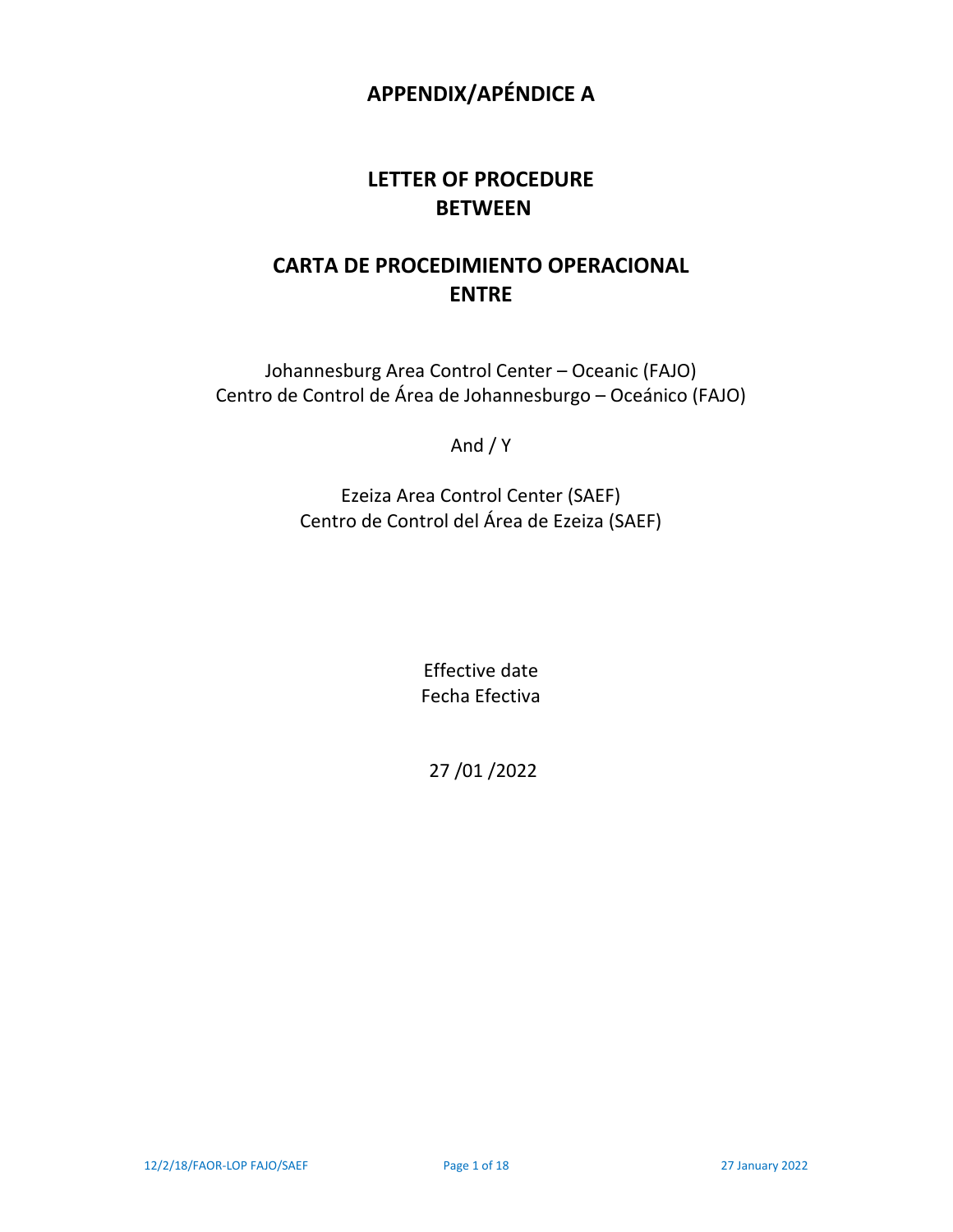# **Table of contents**

| 1.  |      |                                                                                            |  |  |
|-----|------|--------------------------------------------------------------------------------------------|--|--|
| 2.  |      |                                                                                            |  |  |
| 3.  |      |                                                                                            |  |  |
| 4.  |      |                                                                                            |  |  |
| 5.  |      |                                                                                            |  |  |
|     | 5.1. |                                                                                            |  |  |
|     | 5.2. | Message transmission and co-ordination procedures/ Procedimientos de transmisión y         |  |  |
|     | 5.3. |                                                                                            |  |  |
|     | 5.4. | Agreed Transfer changes of Level or any other Flight Conditions/ Cambios de nivel de       |  |  |
|     | 5.5. |                                                                                            |  |  |
| 6.  |      | Reduced vertical separation minimum (RVSM) Airspace/ Espacio aéreo con separación vertical |  |  |
|     | 6.1. |                                                                                            |  |  |
|     | 6.2. |                                                                                            |  |  |
|     | 6.3. | Procedures for the AFI RVSM Airspace/ Procedimientos para el espacio aéreo AFI RVSM 8      |  |  |
|     | 6.4. |                                                                                            |  |  |
|     | 6.5. | Procedures for the suspension of RVSM/ Procedimientos para la suspension de RVSM9          |  |  |
| 7.  |      | Alternative means of communication (Ground-Ground)/ Medios de Comunicación alternativos    |  |  |
|     | 7.1. | Alternative Means of Communication Priority/ Prioridad de los medios alternativos de       |  |  |
|     | 7.2. |                                                                                            |  |  |
|     | 7.3. |                                                                                            |  |  |
| 8.  |      |                                                                                            |  |  |
| 9.  |      |                                                                                            |  |  |
| 10. |      | Safety occurrences/ Incidencias relacionadas con la Seguridad operacional15                |  |  |
| 11. |      |                                                                                            |  |  |
| 12. |      |                                                                                            |  |  |
| 13. |      |                                                                                            |  |  |
| 14. |      |                                                                                            |  |  |
| 15. |      |                                                                                            |  |  |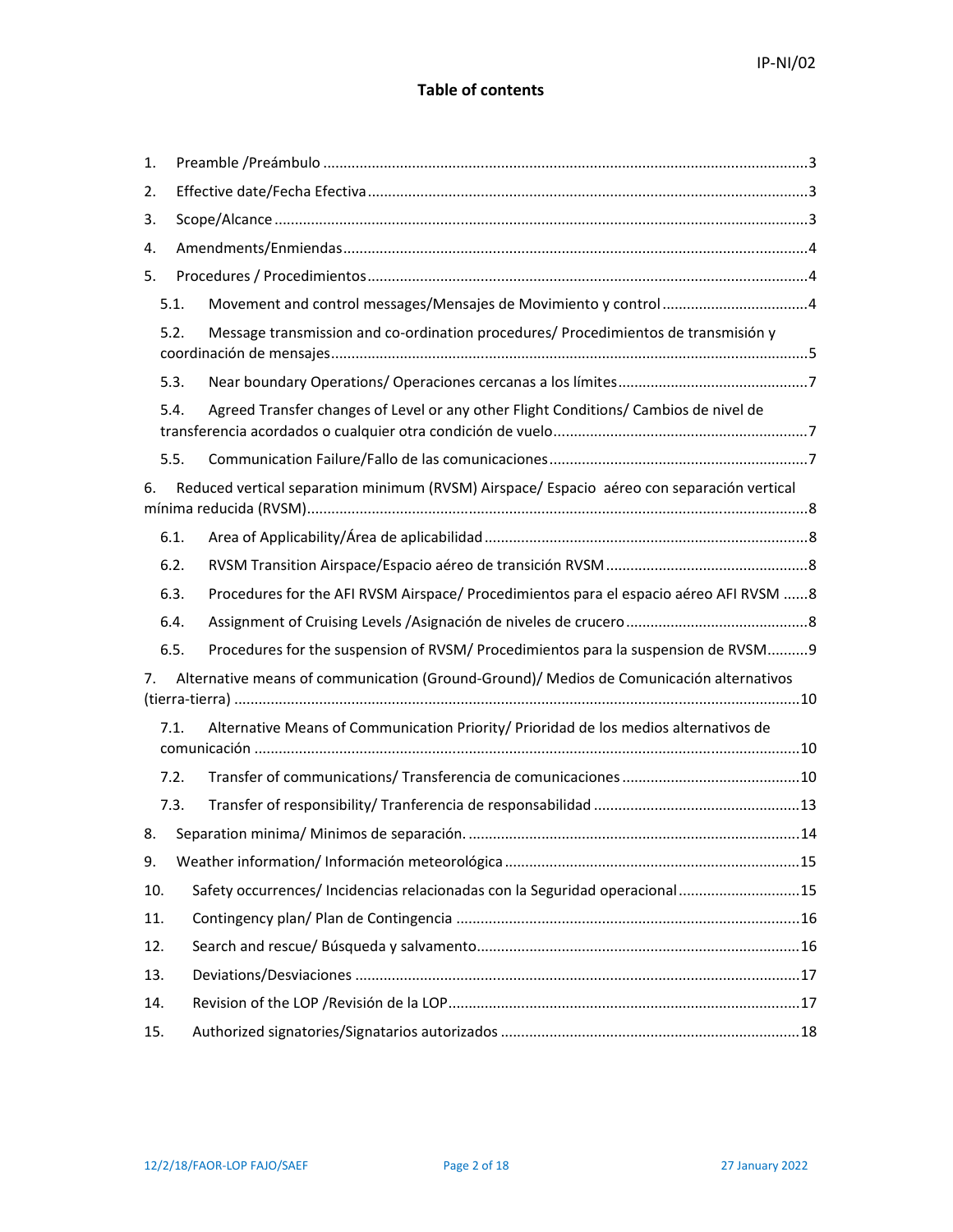# **1. Preamble /Preámbulo**

**1.1.** The objective of this Letter of Procedure (LOP) is to establish co-ordination procedures between Johannesburg Area Control Center (ACC) – Oceanic Sector herein after Johannesburg ACC and Ezeiza Area Control Center (ACC) hereinafter Ezeiza ACC. The signatories commit themselves to keep the procedures contained herein in force from the effective date. Amendments shall follow the procedures described in paragraph 4. Unilateral cancellation is not foreseen.

1.1. El objetivo de esta Carta de Procedimiento (LOP) es establecer procedimientos de coordinación entre el Centro de Control de Área de Johannesburgo (ACC) ‐ Sector Oceánico en adelante ACC Johannesburgo y el Centro de Control de Área de Ezeiza (ACC) en adelante ACC Ezeiza. Los signatarios se comprometen a mantener vigentes los procedimientos aquí contenidos a partir de la fecha de vigencia. Las enmiendas seguirán los procedimientos descritos en el párrafo 4. No se prevé la cancelación unilateral.

**1.2.** This Letter of Procedure supersedes and cancels the existing Letter of Procedure between Johannesburg Area Control Center (ACC)‐Oceanic Sector and Ezeiza Area Control Center (ACC) from its effective entry date.

1.2. Esta Carta de Procedimiento reemplaza y cancela la Carta de Procedimiento existente entre el Centro de Control de Área de Johannesburgo (ACC) ‐ Sector Oceánico y el Centro de Control de Área de Ezeiza (ACC) a partir de su fecha de entrada efectiva.

**1.3.** This Letter of Procedure is presented in English and Spanish languages. However, all the ATS operational communication between ACCs will be performed in English.

1.3. Esta Carta de Procedimiento se presenta en los idiomas español e inglés. Sin embargo, toda la comunicación operativa ATS entre ACC se realizará en inglés.

#### **2. Effective date/Fecha Efectiva**

**2.1. The provisions in this LOP shall enter into force on January 27, 2022, at 00:01 UTC.** 

# **2.1. Las disposiciones de esta LOP entrarán en vigor el 27 de enero de 2022 a las 00:01 UTC.**

#### **3. Scope/Alcance**

**3.1.** The Convention on International Civil Aviation in its Article 1 inter alia states that the Contracting States recognize that every State has complete and exclusive sovereignty over the airspace above its territory. Moreover, the Contracting State which delegates to another State the responsibility for providing air traffic services within the airspace over its territory does so without derogating its sovereignty over its territory.

3.1. El Convenio sobre Aviación Civil Internacional en su Artículo 1, inter alia, establece que los Estados Contratantes reconocen que cada Estado tiene soberanía completa y exclusiva sobre el espacio aéreo sobre su territorio. Además, el Estado Contratante que delega en otro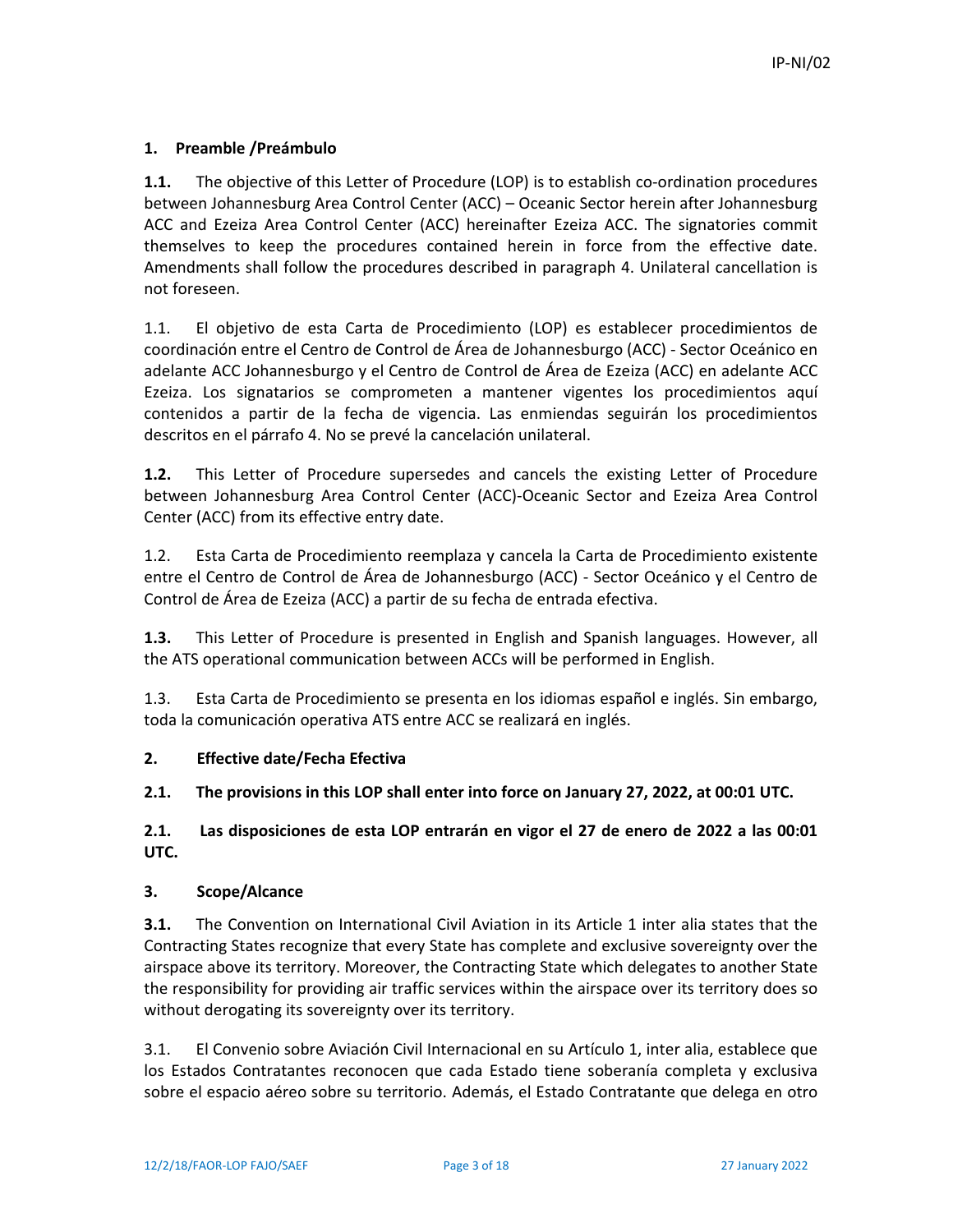Estado la responsabilidad de proporcionar servicios de tránsito aéreo dentro del espacio aéreo sobre su territorio, lo hace sin derogar su soberanía sobre su territorio.

**3.2.** The procedures contained herein are supplementary to the ICAO Standards and Recommended Practices Annex 2 "Rules of the Air" and Annex 11 "Air Traffic Services", Document 4444, "Procedures for the Air Navigation Service -ATM" and Document 7030, "Regional Supplementary Procedures". These Documents address the condition *under which the responsibility for the provision of air traffic services shall be transferred between the ATS units mentioned in paragraph 1.1.*

3.2. Los procedimientos aquí contenidos son complementarios a las Normas y métodos recomendados de la OACI, Anexo 2 "Reglas del aire" y Anexo 11 "Servicios de tránsito aéreo", Documento 4444, "Procedimientos para el servicio de navegación aérea ‐ ATM" y Documento 7030, "Procedimientos Suplementario Regionales ". Estos Documentos abordan la condición bajo la cual la responsabilidad de la prestación de servicios de tránsito aéreo se transferirá entre las dependencias ATS mencionadas en el párrafo 1.1.

# **4. Amendments/Enmiendas**

**4.1.** Any amendment to this Letter of Procedure, including its cancellation or replacement, requires the consent of the concerned ATS units. This applies to the substance of the change as well as to its effective date. Any change shall be made either by means of a meeting between the two concerned units, or by exchanging correspondence or AFTN messages, with the consent of all signatories.

4.1. Cualquier enmienda a esta Carta de Procedimiento, incluida su cancelación o reemplazo, requiere el consentimiento de las dependencias ATS interesadas. Esto se aplica tanto al contenido del cambio como a su fecha de vigencia. Cualquier cambio se realizará mediante una reunión entre las dos unidades interesadas o mediante el intercambio de correspondencia o mensajes AFTN, con el consentimiento de todos los signatarios.

**4.2.** Although temporary deviations from these procedures may be agreed between FAJO – Oceanic and SAEF ACC supervisors, permanent amendments to this document will come into force only in writing and will be duly signed by authorized representatives.

4.2. Si bien las desviaciones temporales de estos procedimientos pueden ser acordadas entre los supervisores de FAJO - Oceanic y SAEF ACC, las enmiendas permanentes a este documento entrarán en vigencia solo por escrito y serán debidamente firmadas por representantes autorizados.

#### **5. Procedures / Procedimientos**

#### **5.1. Movement and control messages/Mensajes de Movimiento y control**

#### **5.1.1. Flight plans/Planes de Vuelo**

FPL messages shall be transmitted for flights originating within one FIR and entering into the other, so as to be received at least thirty (30) minutes before the aircraft estimated time over the common FIR boundary. CPL messages will be delivered as needed.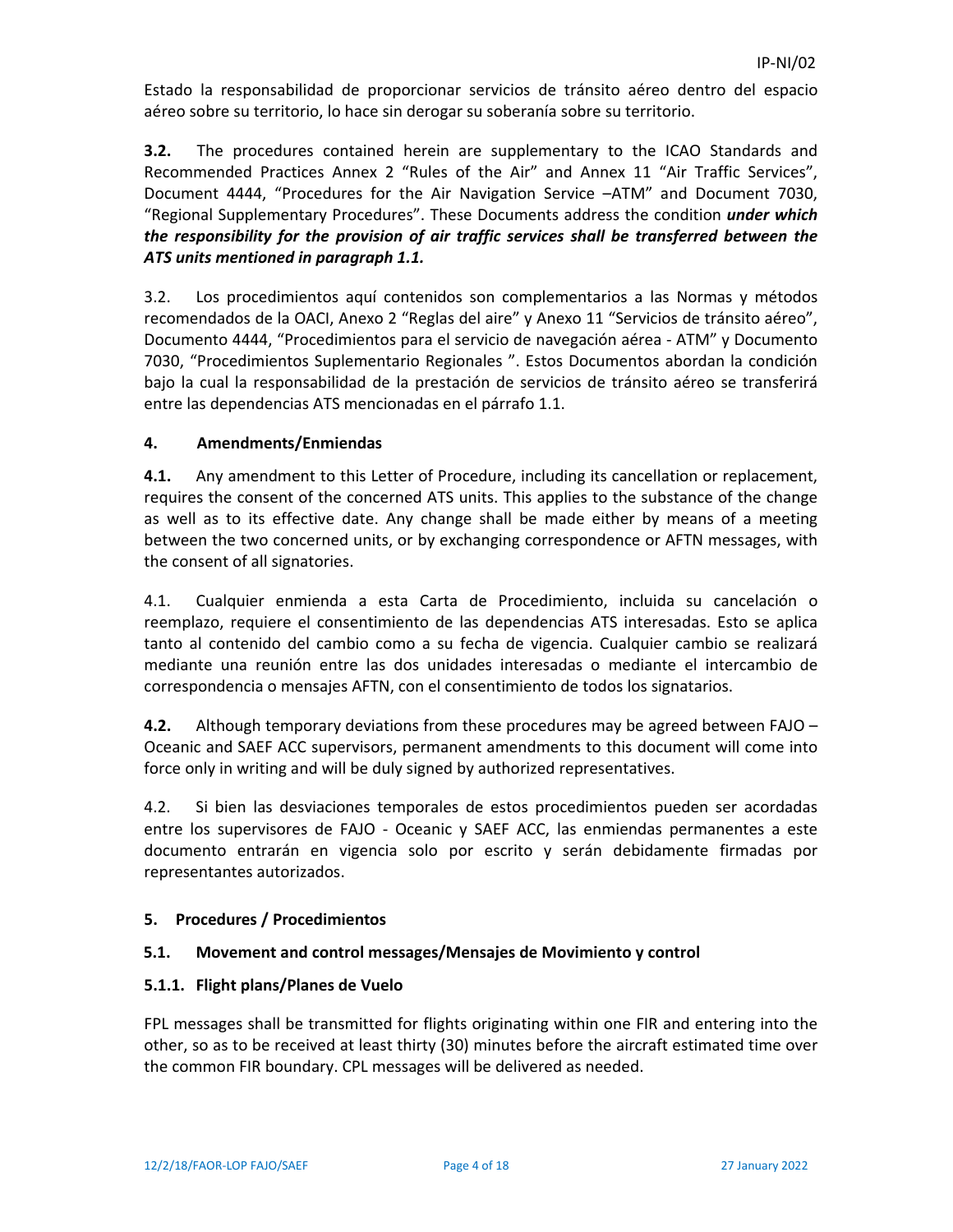Los mensajes FPL se transmitirán para vuelos que se originen dentro de una FIR y entren en la otra, de modo que se reciban al menos treinta (30) minutos antes de la hora estimada de la aeronave sobre el límite de la FIR común. Los mensajes CPL se entregarán según sea necesario.

#### **5.1.2. Departures/Salidas**

Departure (DEP) messages shall be transmitted for all international flights as soon as possible once the aircraft is airborne.

Los mensajes de salida (DEP) se transmitirán para todos los vuelos internacionales tan pronto como sea posible una vez que la aeronave esté en el aire.

#### **5.1.3. Estimates/Estimas**

Estimates (EST) messages shall be transmitted for all flights crossing the common FIR boundary, in sufficient time so that the ATS unit receives them at least 30 minutes before the estimated time of the aircraft over the hand‐off points.

Los mensajes de estimación (EST) se transmitirán para todos los vuelos que crucen el límite FIR común, con tiempo suficiente para que la dependencia ATS los reciba al menos 30 minutos antes de la hora estimada de la aeronave sobre los puntos de transferencia.

#### **5.1.4. Revision/Revisión**

Co‐ordination (CDN) messages shall be transmitted as soon as possible whenever the aircraft estimated time over the hand off point differs by three (03) minutes or more from the estimated time originally reported or whenever a change of a cleared flight level and/or crossing condition is expected.

Los mensajes de coordinación (CDN) se transmitirán lo antes posible siempre que el tiempo estimado de la aeronave sobre el punto de transferencia difiera en tres (03) minutos o más del tiempo estimado originalmente informado o siempre que se produzca un cambio en un nivel de vuelo autorizado y / o se espera una condición de cruce.

#### **5.1.5. Acceptance/Aceptación**

Co‐ordination messages (EST and CDN) do not require an operational acceptance, in the form of an acceptance (ACP) message, to be transmitted to the hand off unit.

Los mensajes de coordinación (EST y CDN) no requieren una aceptación operacional, en forma de un mensaje de aceptación (ACP), para ser transmitidos a la dependencia de transferencia.

#### **5.2. Message transmission and co‐ordination procedures/ Procedimientos de transmisión**

#### **y coordinación de mensajes**

#### **5.2.1. FPL and DEP messages/Mensajes FPL y DEP**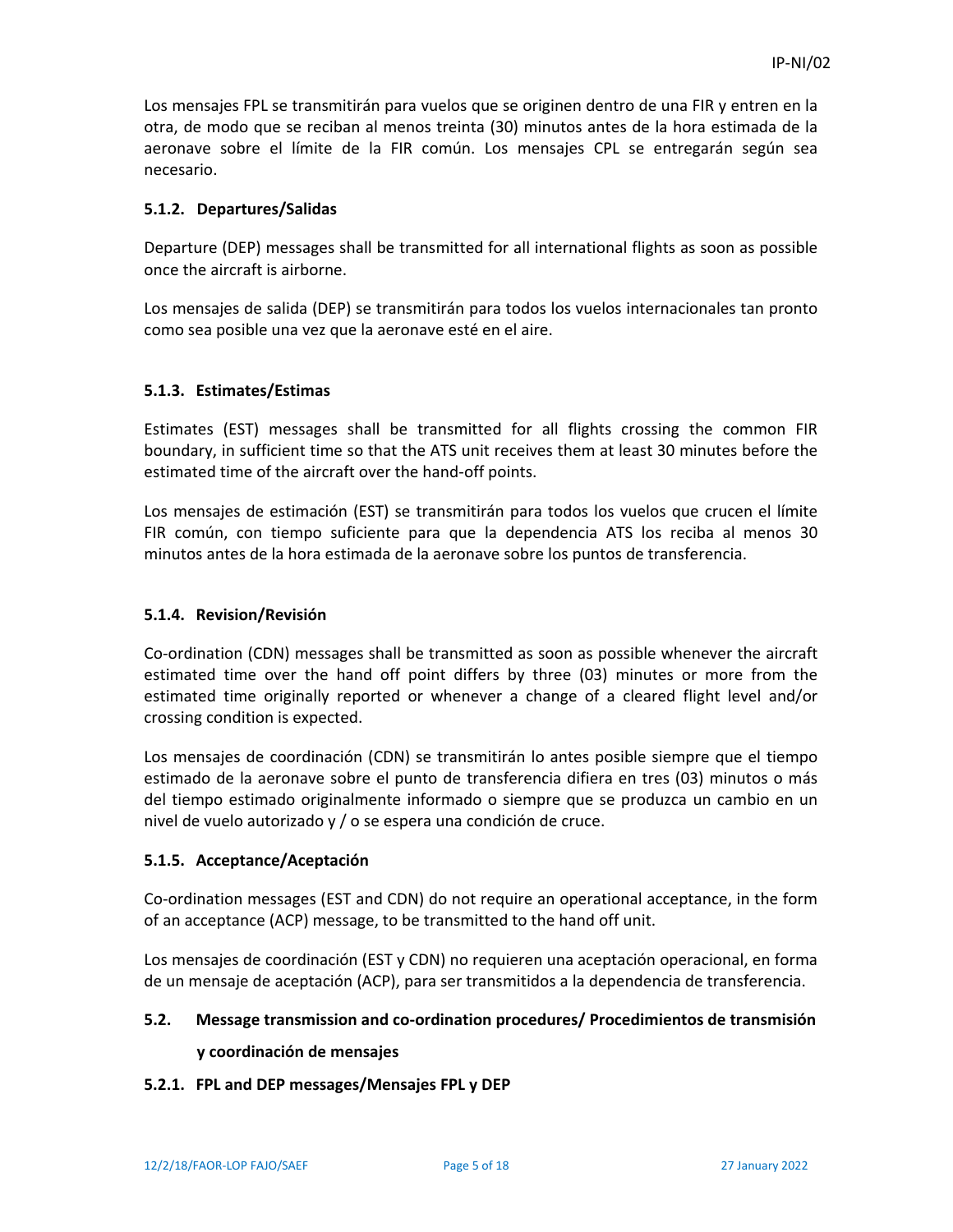5.2.1.1. FPL and DEP messages shall be transmitted via Message Service (AMHS or AFTN).

5.2.1.1. Los mensajes FPL y DEP se transmitirán a través del servicio de mensajes (AMHS o AFTN).

5.2.1.2. For South African airspace, FAORZPZX shall be the only address used for all ATS messages and flight plans.

5.2.1.2. Para el espacio aéreo de Sudáfrica, FAORZPZX será la única dirección utilizada para todos los mensajes ATS y planes de vuelo.

5.2.1.3. For Ezeiza FIR airspace, SAEZZPZX shall be the only address used for all ATS messages and flight plans.

5.2.1.3. Para el espacio aéreo de Ezeiza FIR, SAEZZPZX será la única dirección utilizada para todos los mensajes ATS y planes de vuelo.

5.2.1.4. In the event the Message Service is not‐available, these messages shall be transmitted by any other means available **such ATS/DS, dial‐up telephone, etc.**

5.2.1.4. En caso de que el Servicio de Mensajes no esté disponible, estos mensajes se transmitirán por cualquier otro medio disponible como ATS / DS, teléfono de marcación, etc.

#### **5.2.2. Co‐ordination (EST, CDN and ACP) messages/ Mensajes de coordinación (EST, CDN y ACP)**

5.2.2.1. Co-ordination messages (EST, CDN and ACP) shall be transmitted using the ATS direct speech (ATS/DS) circuits.

5.2.2.1. Los mensajes de coordinación (EST, CDN y ACP) se transmitirán utilizando los circuitos de conversación directa ATS (ATS / DS).

5.2.2.2. If the ATS direct speech (ATS/DS) circuits are not available, the alternative means shall be used in the following priority order:

- Dial-up telephone;
- Relay through other ATS units;
- Relay through other aircraft;
- Email or any other means.

5.2.2.2. Si los circuitos de voz directa ATS (ATS / DS) no están disponibles, se utilizarán los medios alternativos en el siguiente orden de prioridad:

- Teléfono de marcación;
- Retransmisión a través de otras dependencias ATS;
- Retransmisión a través de otras aeronaves;
- Correo electrónico o cualquier otro medio.

5.2.2.3. The hand off unit shall not change the conditions of the agreed transfer with the accepting unit, unless previously coordinated with the accepting unit.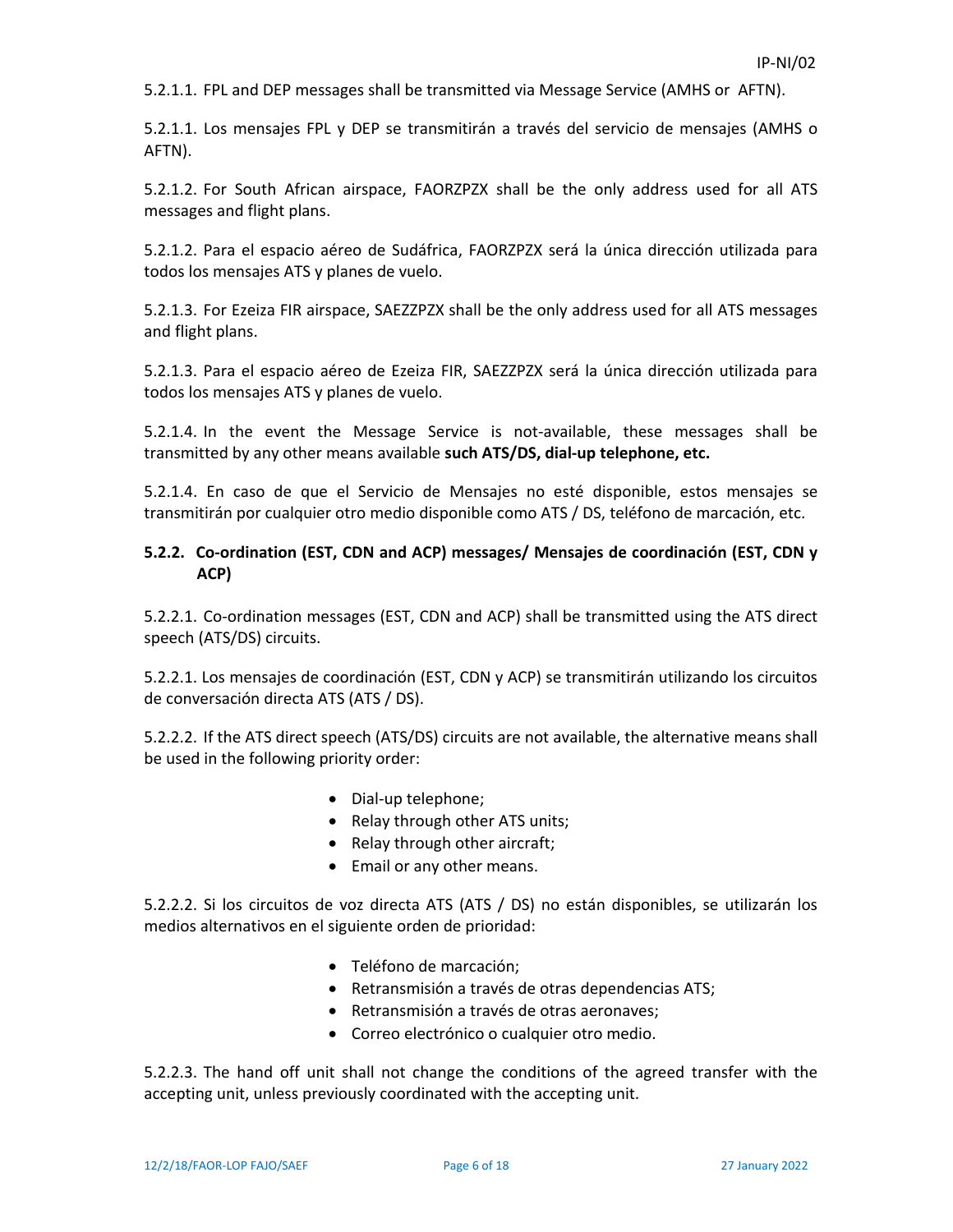5.2.2.3. La unidad de transferencia no cambiará las condiciones de la transferencia acordada con la dependencia receptora, a menos que se haya coordinado previamente con la dependencia receptora.

#### **5.3. Near boundary Operations/ Operaciones cercanas a los límites**

**5.3.1.** FAJO ACC- Oceanic and EZE ACC shall co-ordinate all relevant details of any known flight operating or attempting to operate at or within 50 NM from the FIR boundary.

5.3.1. FAJO ACC‐Oceanic y EZE ACC coordinarán todos los detalles relevantes de cualquier vuelo conocido que opere o intente operar en o dentro de las 50 NM del límite de la FIR.

# **5.4. Agreed Transfer changes of Level or any other Flight Conditions/ Cambios de nivel de**

# **transferencia acordados o cualquier otra condición de vuelo**

**5.4.1.** Once the estimate for the transfer of control point (TCP) has been advised, any request for a level change shall be coordinated with the receiving ACC prior to clearing the new level.

5.4.1. Una vez que se ha notificado la estimación para la transferencia del punto de control (TCP), cualquier solicitud de cambio de nivel se coordinará con el ACC receptor antes de autorizar el nuevo nivel.

**5.4.2.** The transferring ACC shall not change any conditions of agreed transfer with the receiving ACC, unless previously coordinated with the accepting unit.

5.4.2. El ACC de transferencia no cambiará ninguna condición de transferencia acordada con el ACC de recepción, a menos que se haya coordinado previamente con la dependencia de recepción.

# **5.5. Communication Failure/Fallo de las comunicaciones**

**5.5.1.** In the event of total communication failure between the concerned ATS units, a departing aircraft shall be cleared only to a Flight Level that can be reached before the TCP. If such a level is lower than that specified in the flight plan, the aircraft shall be instructed to request clearance for a higher level directly from the accepting unit and pass that information back to the transferring unit. The transferring unit, subject to its own traffic, can clear the aircraft to the flight level as was coordinated between the aircraft and the accepting unit.

5.5.1. En el caso de una falla total de comunicación entre las dependencias ATS involucradas, una aeronave que sale, deberá ser autorizada solo a un nivel de vuelo que pueda alcanzarse antes del TCP. Si dicho nivel es inferior al especificado en el plan de vuelo, se instruirá a la aeronave para que solicite autorización para un nivel de vuelo superior directamente a la dependencia receptora y devuelva esa información a la dependencia de transferencia. La dependencia de transferencia, sujeta a su propio tráfico, puede autorizar a la aeronave al nivel de vuelo coordinado entre la aeronave y la dependencia receptora.

**5.5.2.** In case of total communications failure between ATS units, the hand off unit will instruct the aircraft at least 30 minutes before the TCP to establish contact with the accepting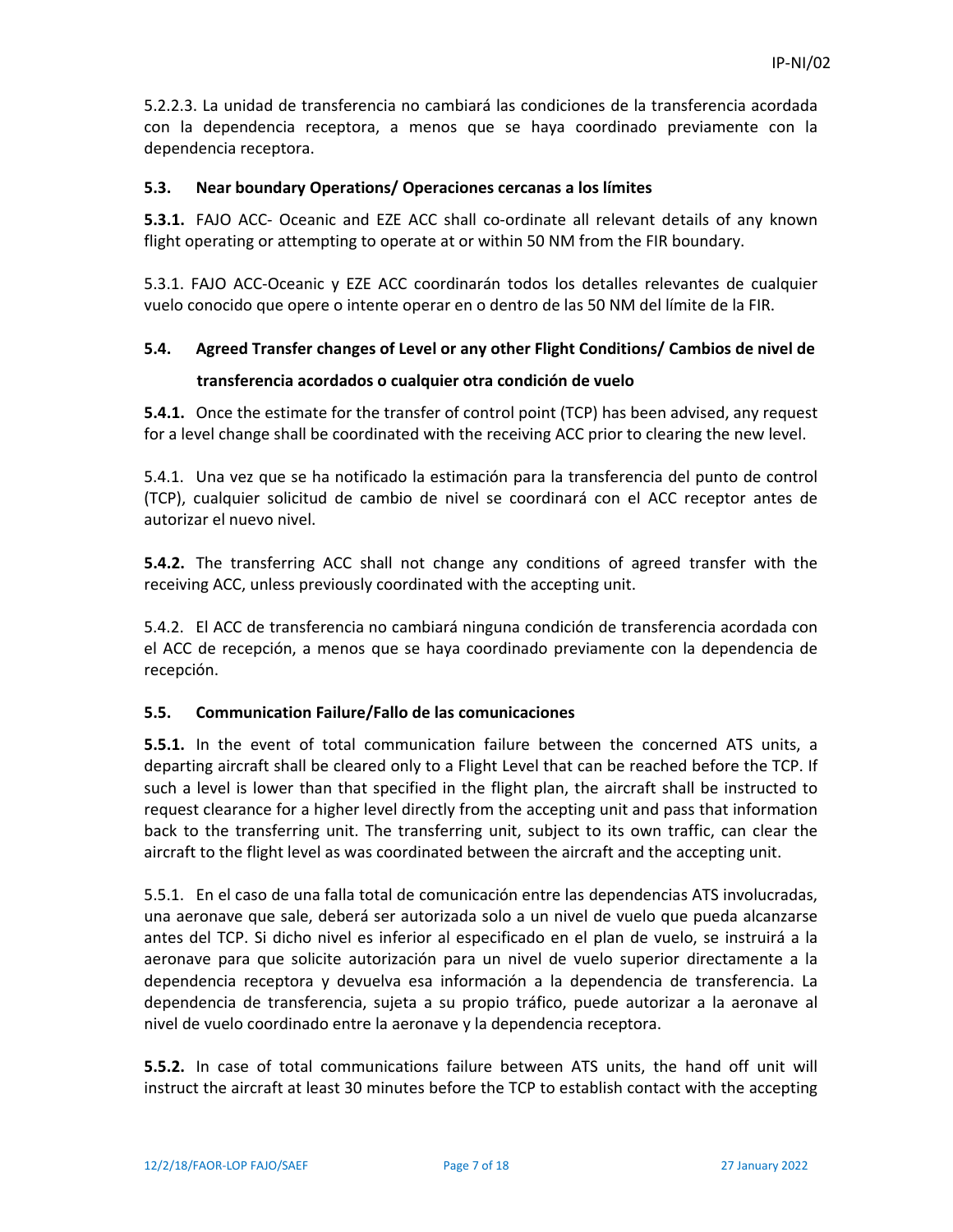ATS unit in order to provide it with the necessary flight data and to report back to the transferring unit.

5.5.2. En caso de falla total de las comunicaciones entre las dependencias ATS, la dependencia de transferencia instruirá a la aeronave al menos 30 minutos antes que el TCP para que establezca contacto con la dependencia ATS receptora para proporcionarle los datos de vuelo necesarios y para informar a la dependencia de transferencia.

# **6. Reduced vertical separation minimum (RVSM) Airspace/ Espacio aéreo con separación vertical mínima reducida (RVSM)**

# **6.1. Area of Applicability/Área de aplicabilidad**

RVSM shall be applicable in the airspace between FL290 and FL410 **including in the Johannesburg Oceanic FIR and Ezeiza FIR.** 

La RVSM será aplicable en el espacio aéreo entre FL290 y FL410, **incluso en la FIR Johannesburg Oceanic y Ezeiza FIR.** 

# **6.2. RVSM Transition Airspace/Espacio aéreo de transición RVSM**

**There is no RVSM transition airspace** in Johannesburg Oceanic FIR and Ezeiza FIR.

**No hay espacio aéreo de transición RVSM** en la FIR Johannesburg Oceanic y Ezeiza FIR.

# **6.3. Procedures for the AFI RVSM Airspace/ Procedimientos para el espacio aéreo AFI RVSM**

**6.3.1.** The applicable RVSM procedures in the AFI RVSM airspace are contained in the Regional Supplementary Procedures. The detailed procedures are contained in the ATC Operations Manual for RVSM in the AFI Region.

6.3.1. Los procedimientos RVSM aplicables en el espacio aéreo AFI RVSM están contenidos en los Procedimientos suplementarios regionales. Los procedimientos detallados están contenidos en el Manual de Operaciones ATC para RVSM en la Región AFI.

**6.3.2.** Except for a State aircraft as defined in Article 2 of the Chicago Convention (Doc 7300/9), only RVSM certified aircraft shall be approved to operate inside the RVSM Airspace. No formation flights are permitted into RVSM airspace, neither civilian nor military flights.

6.3.2. A excepción de una aeronave de Estado según se define en el Artículo 2 del Convenio de Chicago (Doc 7300/9), solo las aeronaves certificadas RVSM serán aprobadas para operar dentro del Espacio Aéreo RVSM. No se permiten vuelos en formación al espacio aéreo RVSM, ni vuelos civiles ni militares.

#### **6.4. Assignment of Cruising Levels /Asignación de niveles de crucero**

The following table contains RVSM Flight Levels applicable in the AFI/SAM South Atlantic Ocean RVSM airspace:

La siguiente tabla contiene los niveles de vuelo RVSM aplicables en el espacio aéreo RVSM del océano Atlántico Sur AFI / SAM: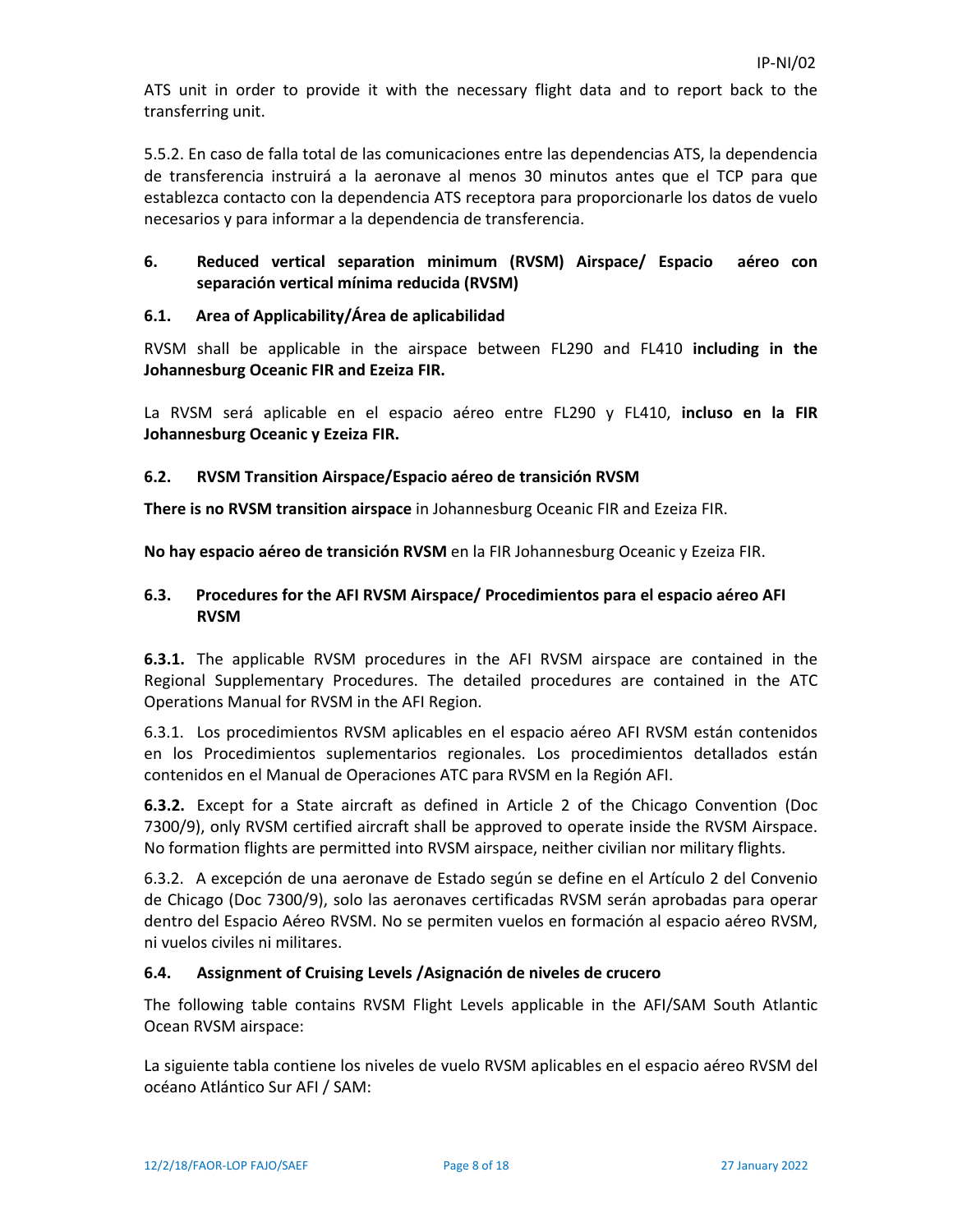| Cruising levels as per direction of flight - FL280 to FL430 |                                                     |  |  |
|-------------------------------------------------------------|-----------------------------------------------------|--|--|
| Niveles de crucero según dirección de vuelo: FL280 a FL430  |                                                     |  |  |
| Route from 180 degrees to 359 degrees                       | Route from 000 degrees to 179 degrees               |  |  |
| Ruta desde 180 grados a 359 grados                          | Ruta desde 000 grados a 179 grados                  |  |  |
|                                                             | FL 430 (non RVSM level above RVSM airspace)         |  |  |
|                                                             | FL430 (Nivel no RVSM encima del espacio aéreo RVSM) |  |  |
|                                                             | FL 410                                              |  |  |
| FL 400                                                      |                                                     |  |  |
|                                                             | FL 390                                              |  |  |
| FL 380                                                      |                                                     |  |  |
|                                                             | FL370                                               |  |  |
| FL360                                                       |                                                     |  |  |
|                                                             | FL350                                               |  |  |
| FL340                                                       |                                                     |  |  |
|                                                             | FL330                                               |  |  |
| FL320                                                       |                                                     |  |  |
|                                                             | FL310                                               |  |  |
| FL300                                                       |                                                     |  |  |
|                                                             | FL290                                               |  |  |
|                                                             | FL280 (non RVSM level below RVSM airspace)          |  |  |
|                                                             | FL280 (Nivel no RVSM debajo del espacio aéreo RVSM) |  |  |

#### **6.5. Procedures for the suspension of RVSM/ Procedimientos para la suspension de RVSM**

**6.5.1.** FAJO ACC- Oceanic and EZE ACC will consider increasing vertical separation inside affected areas of the Johannesburg and Ezeiza airspace, when there are AIREPs reporting weather phenomena or higher than moderate turbulence that would affect height-keeping performance. Inside areas where RVSM procedures are suspended, the vertical separation minimum between all aircraft will be at least 2,000 ft maintaining the RVSM cruising levels.

6.5.1. FAJO ACC‐Oceanic y EZE ACC considerarán aumentar la separación vertical dentro de las áreas afectadas del espacio aéreo de Johannesburgo y Ezeiza, cuando haya reportes AIREP´s sobre fenómenos meteorológicos o turbulencia más alta que moderada que afectarían el desempeño de mantenimiento de altura. Dentro de las áreas donde los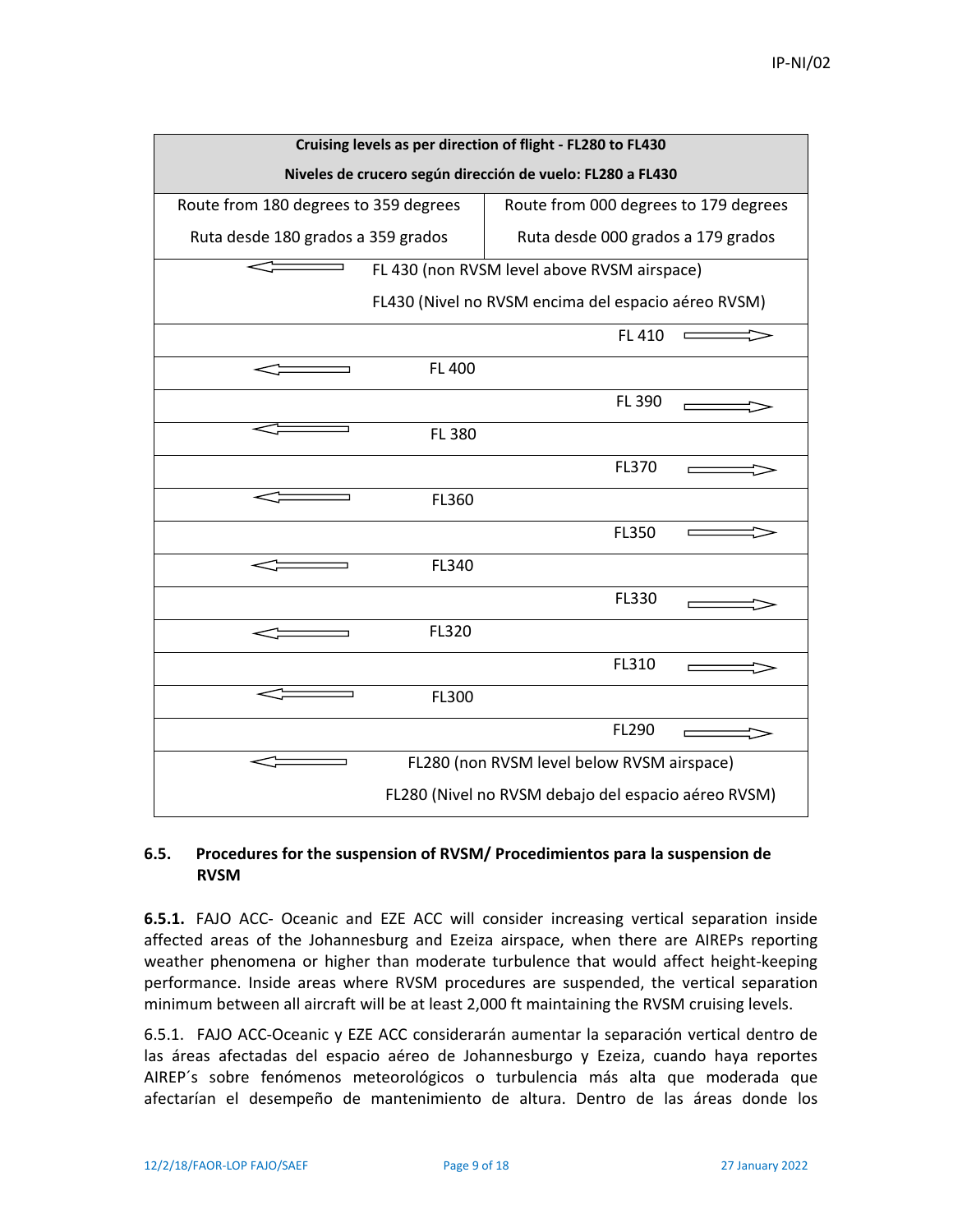procedimientos RVSM están suspendidos, la separación vertical mínima entre todas las aeronaves será de al menos 2,000 pies manteniendo los niveles de crucero RVSM.

**6.5.2.** When an automated message does not contain the information filed in Item 18 of the ICAO FPL form relevant to RVSM operation, the transferring ATS Unit shall inform the receiving ATS unit of that information by supplementing the message verbally using the term *"NEGATIVE RVSM" or "NEGATIVE RVSM (STATE) or (FERRY) or (HUMANITARIAN) AIRCRAFT"* as applicable. If the receiving ATS Unit has not received a FPL, the hand-off ATS Unit shall verbally inform the receiving ATS Unit if the aircraft is RVSM approved or not.

6.5.2. Cuando un mensaje automatizado no contiene la información archivada en el Ítem 18 del formulario FPL de la OACI relevante para la operación RVSM, la Dependencia ATS que transfiere informará a la dependencia ATS receptora de esa información complementando el mensaje verbalmente utilizando el término "RVSM NEGATIVO" o "RVSM NEGATIVO (ESTADO) o (FERRY) o AVIONES (HUMANITARIOS)" según corresponda. Si la Dependencia ATS receptora no ha recibido un FPL, la Dependencia ATS de transferencia informará verbalmente a la Dependencia ATS receptora si la aeronave tiene aprobación RVSM o no.

# **7. Alternative means of communication (Ground‐Ground)/ Medios de Comunicación alternativos (tierra‐tierra)**

# **7.1. Alternative Means of Communication Priority/ Prioridad de los medios alternativos de comunicación**

**7.1.1.** If the appropriate means of communication are not available, the following alternative means shall be used in the following order of priority:

7.1.1. Si no se dispone de los medios de comunicación adecuados, se utilizarán los siguientes medios alternativos en el siguiente orden de prioridad:

|                           | <b>FAJO ACC - Oceanic</b> | EZE ACC                |
|---------------------------|---------------------------|------------------------|
| Telephone1<br>Teléfono 2  | +27 11 928 6456           | +54 11 4480 2203 (ACC) |
| Telephone 2<br>Teléfono 2 | + 27 11 928 6573          | +54 11 4480 2265 (ACC) |
| Telephone 3<br>Teléfono 3 | +27 11 928 6454           | +54 11 44802269 (COM)  |
| <b>AFTN</b>               | <b>FAJOZIZX</b>           | SAEZYFYX-SAEZZOZX      |

# **7.2. Transfer of communications/ Transferencia de comunicaciones**

**7.2.1.** Frequency assignment for transfer of communications is as follows:

7.2.1. La asignación de frecuencia para la transferencia de comunicaciones es la siguiente: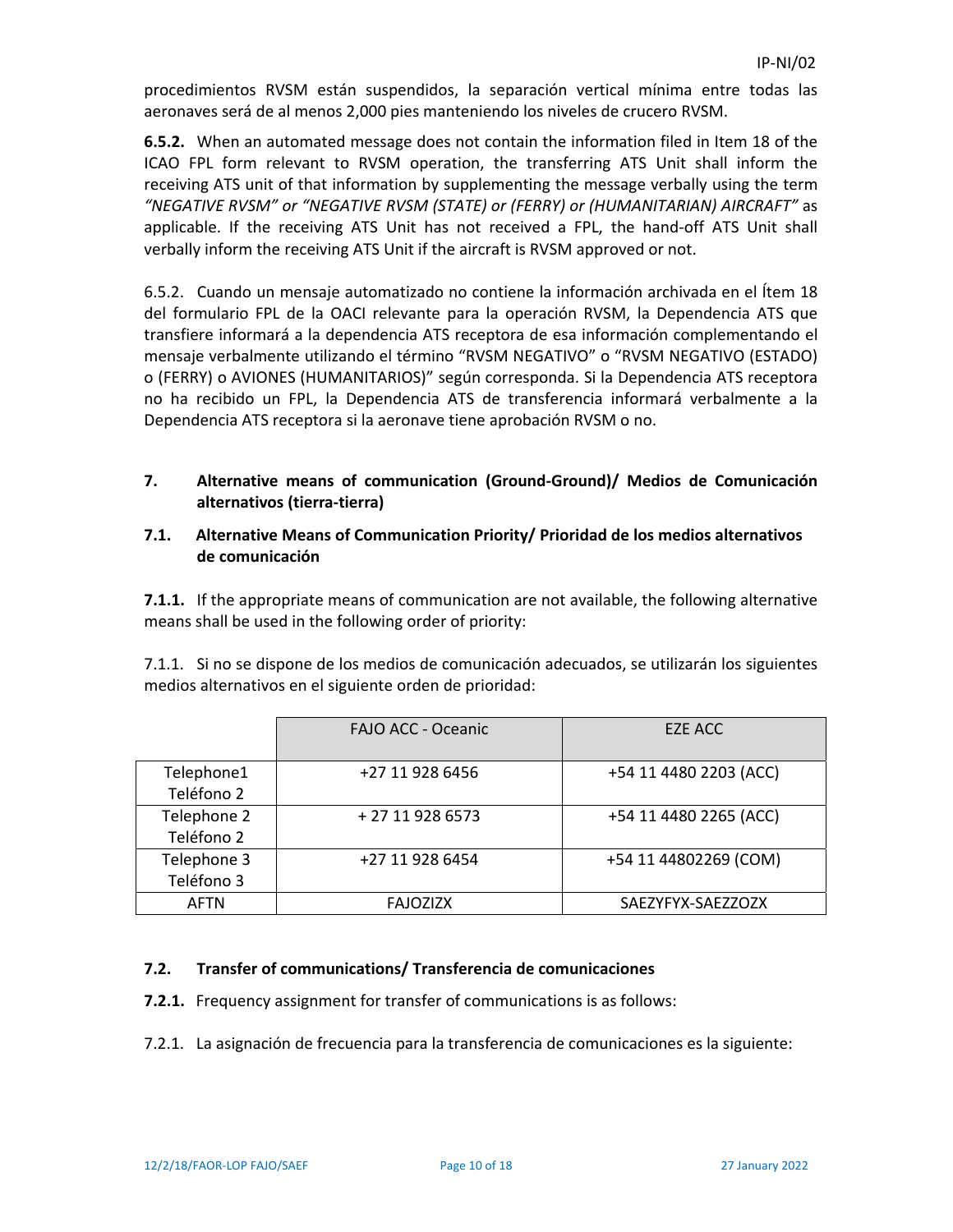| ATS ROUTE - FIR<br>entry/exit point                 | ATSU CALL SIGN                                     | <b>FREQUENCY</b><br><b>FRECUENCIA</b>                                                                                                                                                             |
|-----------------------------------------------------|----------------------------------------------------|---------------------------------------------------------------------------------------------------------------------------------------------------------------------------------------------------|
| <b>RUTA ATS - FIR</b><br>Punto de<br>entrada/salida | DISTINTIVO DE LLAMADA DE<br><b>DEPENDENCIA ATS</b> | (See notes below/Ver notas debajo)                                                                                                                                                                |
| Johannesburg Ocean<br>Routes                        | Johannesburg Oceanic                               | Primary/Primaria:<br>*ADS-C/CPDLC<br>Secondary/Secundaria:<br>3452KHz; 5565 KHz; 6535 KHz; 8861<br>KHz; 11291 KHz; 13315 KHz;<br>17955 KHz; 3476 kHz; 5634 KHz;<br>8879 KHz; 13306 KHz; 17961 KHz |
| Ezeiza FIR                                          | Ezeiza Control                                     | Primary/Primaria:<br>**ADS-C/CPDLC<br>Secondary/Secundaria:<br>3479 KHz; 5526 KHz; 8855 KHz;<br>10096 KHz; 17907 KHz                                                                              |

*(\*) Note 1: Those aircraft equipped with FANS 1/A shall contact with the ADS‐C/ CPDLC systems between 5 and 15 minutes before entering in the designated FAJO FIR/UIR airspace using the 4 characters of the ICAO indicator "FAJO".* 

*(\*) Nota 1: Aquellas aeronaves equipadas con FANS 1 / A deberán contactar con los sistemas ADS‐C / CPDLC entre 5 y 15 minutos antes de ingresar al espacio aéreo designado FAJO FIR / UIR utilizando los 4 caracteres del indicador OACI "FAJO".*

*(\*\*) Note 2: Those aircraft equipped with FANS 1/A shall contact with the ADS‐C/ CPDLC systems between 5 and 15 minutes before entering in the designated EZEIZA FIR/UIR airspace using the 4 characters of the ICAO indicator "SAEZ".* 

*(\*\*) Nota 2: Aquellas aeronaves equipadas con FANS 1 / A deberán contactar con los sistemas ADS‐C / CPDLC entre 5 y 15 minutos antes de ingresar al espacio aéreo designado EZEIZA FIR / UIR utilizando los 4 caracteres del indicador OACI "SAEZ".*

**7.2.2.** The flight identification call sign used for the contact shall be the same as the identification that appears in the ATS flight plan.

7.2.2. El distintivo de llamada de identificación de vuelo utilizado para el contacto será el mismo que la identificación que aparece en el plan de vuelo ATS.

#### **7.2.3. ADS Procedures/ Procedimientos ADS**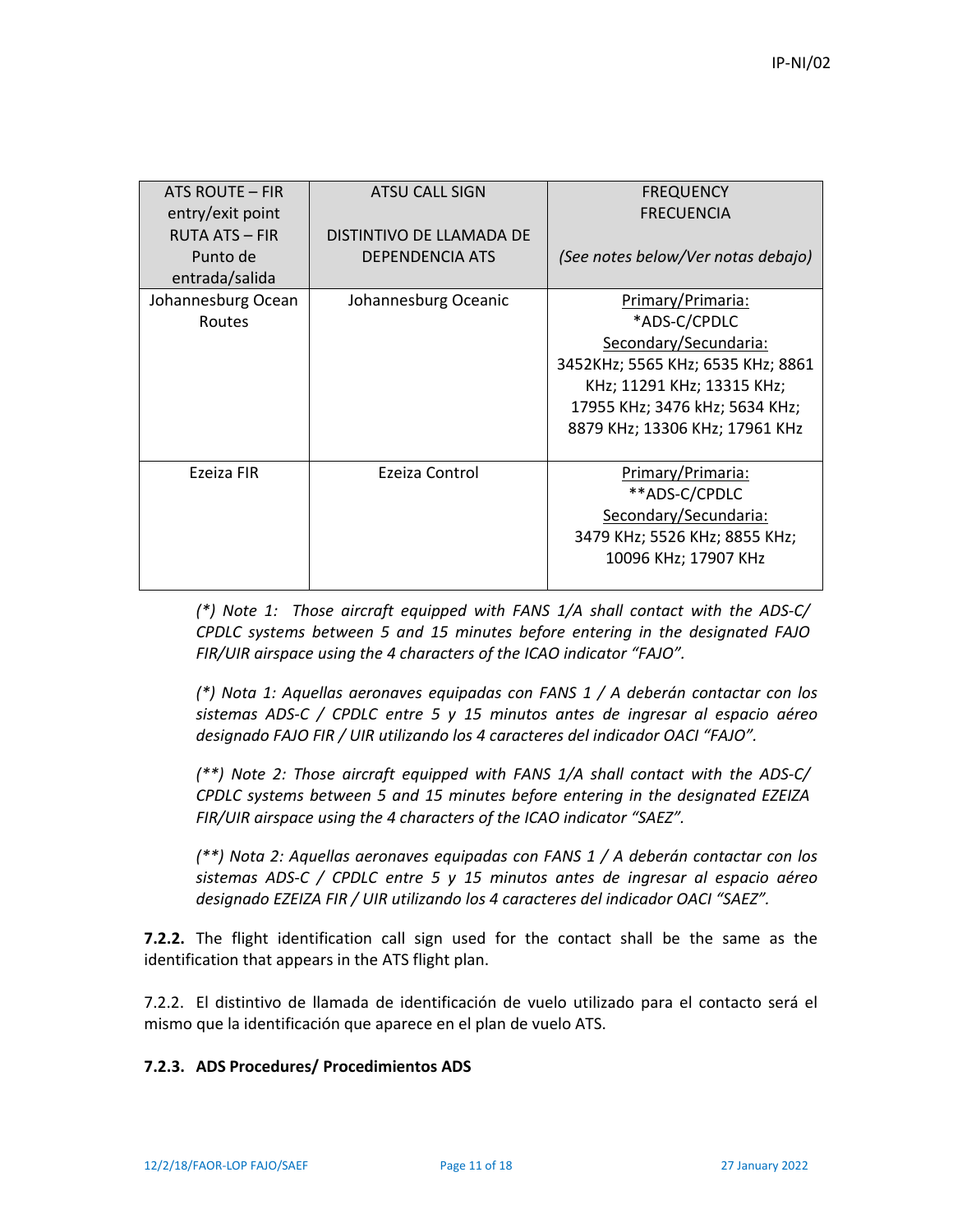7.2.3.1. Immediately after the connection, the system will automatically **establish an initial and periodic contract of 15 minutes notification intervals with the aircraft.** Only one periodic contract shall be established between the ATC unit and a certain aircraft. Whenever a new contract is established, the previous one will be replaced. The periodic contract shall be kept until it is changed or canceled.

7.2.3.1. Inmediatamente después de la conexión, el sistema **establecerá automáticamente un contrato inicial y periódico de intervalos de notificación de 15 minutos con la aeronave**. Solo se establecerá un contrato periódico entre la dependencia ATC y una determinada aeronave. Siempre que se establezca un nuevo contrato, se sustituirá al anterior. El contrato periódico se mantendrá hasta que sea modificado o cancelado.

7.2.3.2. During the aircraft operation **inside** Ezeiza FIR/UIR designated airspace the contract period may vary according to the automatic system management, which adapts the initial periodic contract to comply with the surveillance requirements (precision and redundancy parameters) previously established by the system operator for the cells of the airspace mosaic.

7.2.3.2. Durante la operación de la aeronave dentro del espacio aéreo designado FIR / UIR Ezeiza el plazo del contrato puede variar de acuerdo a la gestión del sistema automático, que adapta el contrato periódico inicial para cumplir con los requisitos de vigilancia (parámetros de precisión y redundancia) previamente establecidos por el operador del sistema para las celdas del mosaico del espacio aéreo.

7.2.3.3. Aircraft shall be instructed to establish communications with the accepting unit over the transfer point of communications. The transfer point of communications will coincide with the transfer control point on the same route.

7.2.3.3. Se instruirá a las aeronaves para que establezcan comunicaciones con la dependencia receptora a través del punto de transferencia de comunicaciones. El punto de transferencia de comunicaciones coincidirá con el punto de control de transferencia en la misma ruta.

7.2.3.4. The accepting ATS unit is not required, as a matter of routine, to notify the hand off ATS unit that radio communication has been established with an aircraft being transferred.

7.2.3.4. No se requiere que la dependencia ATS receptora, como una cuestión de rutina, notifique a la dependencia ATS de transferencia que se ha establecido comunicación por radio con una aeronave que se está transfiriendo.

7.2.3.5. If the accepting ATS unit is unable to establish contact with an incoming aircraft within 5 minutes after its estimated time over the transfer control point, it shall attempt to establish contact through other aircraft on other mobile frequencies, including 121,5MHz.

7.2.3.5. Si la dependencia ATS receptora no puede establecer contacto con una aeronave entrante dentro de los 5 minutos posteriores a su tiempo estimado sobre el punto de control de transferencia, intentará establecer contacto a través de otras aeronaves en otras frecuencias móviles, incluyendo 121,5MHz.

7.2.3.6. If contact is not possible, the accepting ATS unit shall then inform the hand‐off ATS unit in order to take the appropriate measures.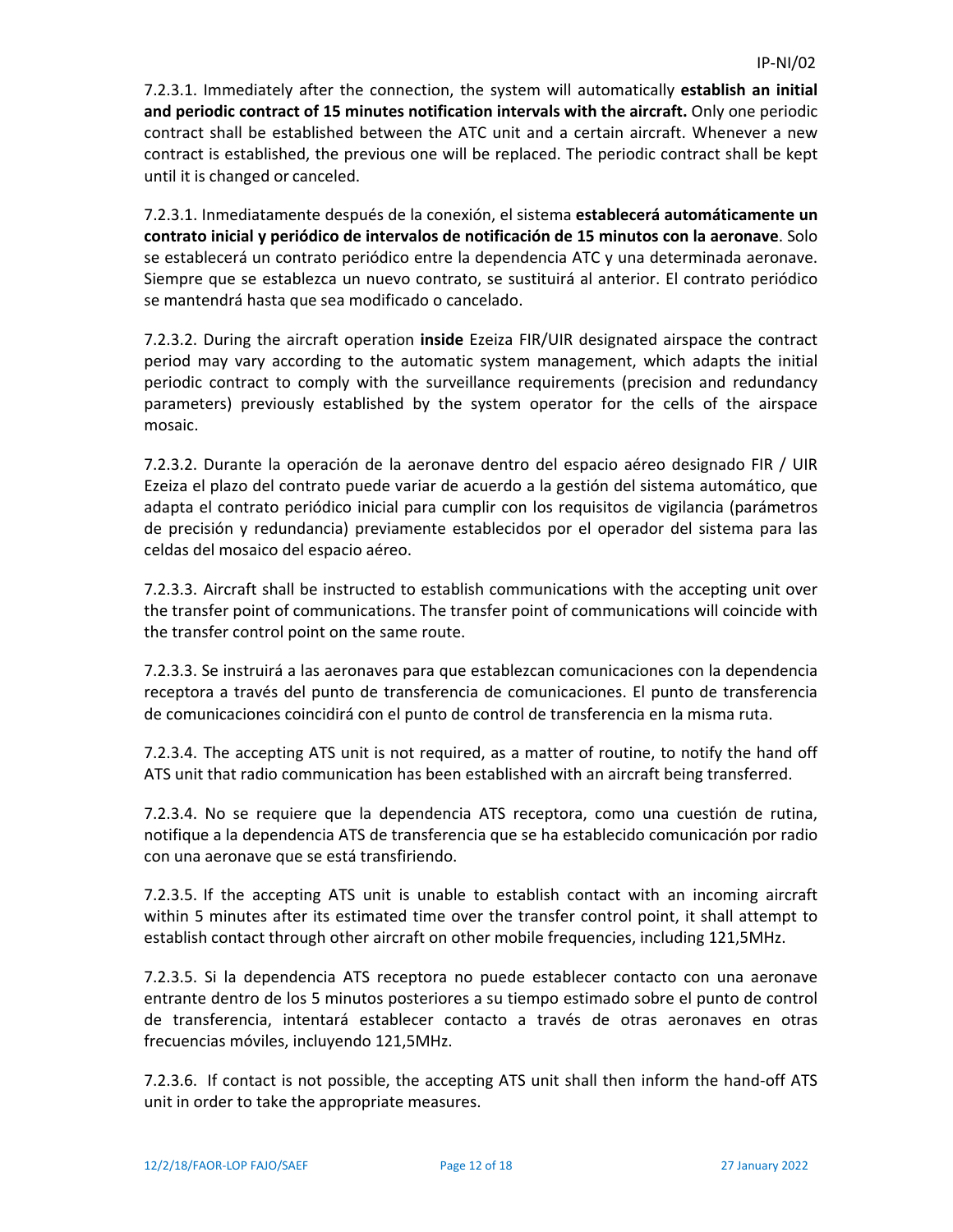7.2.3.6. Si el contacto no es posible, la dependencia ATS receptora informará a la dependencia ATS de traspaso a fin de tomar las medidas apropiadas.

7.2.3.7. Whenever one of the ATS units becomes aware that an aircraft is unable to establish or maintain radio communication with the ATS unit responsible for the concerned airspace, it shall endeavor to relay pertinent messages.

7.2.3.7. Siempre que una de las dependencias ATS tenga conocimiento de que una aeronave no puede establecer o mantener comunicación por radio con la dependencia ATS responsable del espacio aéreo en cuestión, se esforzará por retransmitir los mensajes pertinentes.

7.2.3.8. In case of total communication failure between the ATS units, the hand off unit will instruct the aircraft to establish contact with the accepting ATS unit at least 10 minutes before the TCP, in order to provide the accepting unit with the necessary flight data and to be able to report it back.

7.2.3.8. En caso de falla total de comunicación entre las dependencias ATS, la dependencia de traspaso instruirá a la aeronave para que establezca contacto con la dependencia ATS receptora al menos 10 minutos antes del TCP, con el fin de proporcionar a la dependencia receptora los datos de vuelo necesarios y ser capaz de informarlo.

# **7.3. Transfer of responsibility/ Tranferencia de responsabilidad**

**7.3.1.** Responsibility for the provision of air traffic services shall be transferred to accepting unit at the following significant points:

7.3.1. La responsabilidad de la prestación de servicios de tránsito aéreo se transferirá a la dependencia receptora en los siguientes puntos significativos:

| ATS Route or FIR entry/exit points         | <b>Transfer of Control Point</b>      |
|--------------------------------------------|---------------------------------------|
| Ruta ATS o puntos de entrada/salida de FIR | Transferencia de punto de control     |
| All known flights operating between the    | Common FIR boundary unless            |
| Johannesburg and Ezeiza FIRs               | otherwise coordinated                 |
| Todos los vuelos conocidos que operan      | Límite común de la FIR a menos que se |
| entre FIR de Johannesburgo y Ezeiza        | coordine de otra manera               |

**7.3.2.** Once the aircraft has received instructions before crossing the TCP, changes shall not be made to the aircraft's level or route without prior coordination.

7.3.2. Una vez que la aeronave haya recibido instrucciones antes de cruzar el TCP, no se realizarán cambios en el nivel o ruta de la aeronave sin previa coordinación.

**7.3.3.** The accepting unit shall not modify the ATC clearance of the transferred aircraft within fifteen (15) minutes after the aircraft has passed the TCP, unless specifically coordinated with the hand‐off unit.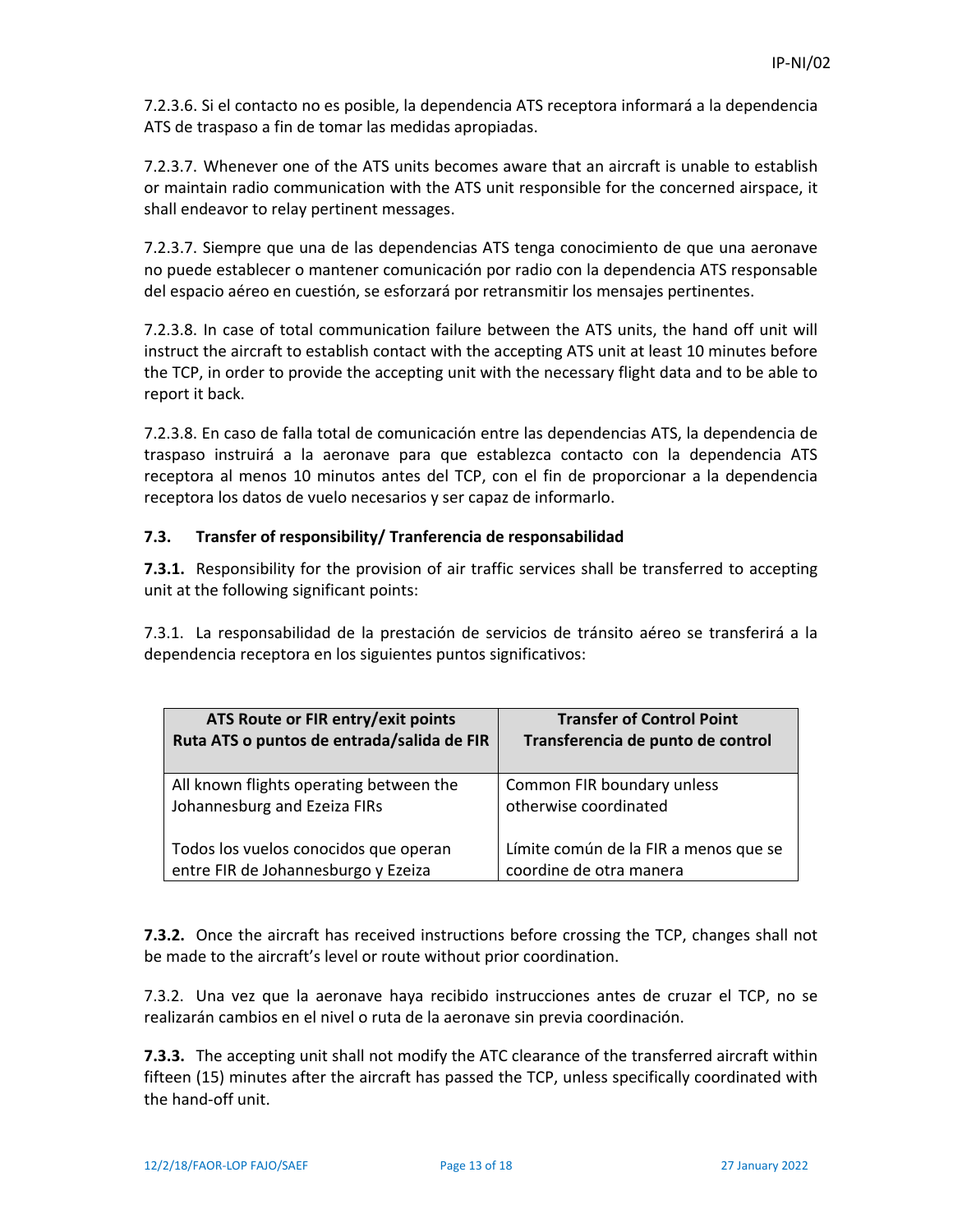7.3.3. La dependencia receptora no modificará la autorización ATC de la aeronave transferida dentro de los quince (15) minutos posteriores a que la aeronave haya pasado el TCP, a menos que se coordine específicamente con la dependencia de transferencia.

**7.3.4.** There is no requirement for additional transfer or acceptance messages unless requested.

7.3.4. No es necesario enviar mensajes adicionales de transferencia o aceptación a menos que se soliciten.

|                 | <b>Lateral separation</b><br>Separación Lateral                                                         | <b>Longitudinal separation</b><br>Separación Longitudinal                                                            |
|-----------------|---------------------------------------------------------------------------------------------------------|----------------------------------------------------------------------------------------------------------------------|
| <b>SAEF FIR</b> | UL 211 F = Same Level=2' of latitude<br>or 100NM<br>UL 211 F = Mismo nivel = $2$ 'de latitud<br>o 100NM | UL 211 $F =$ Same Level<br>=Minima is ten (10) minutes<br>UL 211 F = Mismo nivel = El<br>mínimo es diez (10) minutos |
|                 | AORRA = 1'of latitude or 50 NM<br>$AORRA = 1$ 'de latitud o 50 NM                                       | AORRA= Same Level = Minima<br>is 50NM                                                                                |

Mismo Nivel = 1'de latitud o 50 NM

**FAJO FIR** Same Level = 1'of latitude or 50 NM

# **8. Separation minima/ Mínimos de separación.**

**8.1.** FAJO FIR: Navigation equipment on board aircraft meeting AORRA requirements to comply with the RNP10 standards.

8.1. FAJO FIR: Equipo de navegación a bordo de aeronaves que cumple con los requisitos de AORRA para cumplir con los estándares RNP10.

**8.2.** SAEF FIR: Navigation equipment on board aircraft meeting AORRA requirements to comply with the RNP10 standards.

8.2. SAEF FIR: Equipo de navegación a bordo de aeronaves que cumple con los requisitos de AORRA para cumplir con los estándares RNP10.

**8.3.** When the succeeding aircraft is faster than the preceding aircraft, the hand off unit shall notify the accepting unit and will request its approval for the transfer control conditions.

8.3. Cuando la aeronave siguiente es más rápida que la anterior, la unidad de transferencia notificará a la unidad receptora y solicitará su aprobación para las condiciones de control de transferencia.

AORRA= Mismo nivel = Mínimo es 50NM

Same Level =Minima is 50NM Mismo Nivel =Mínimo es 50NM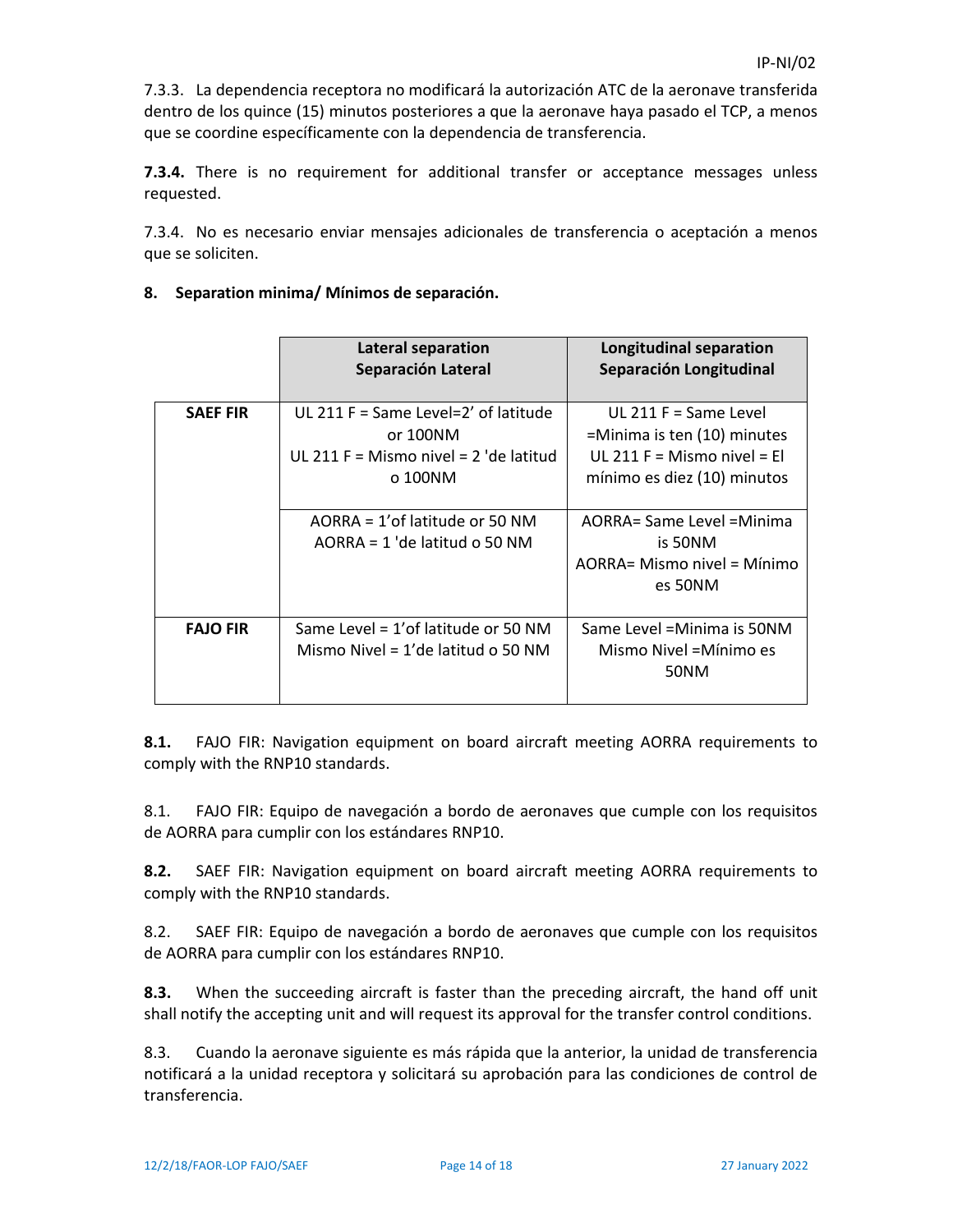**8.4.** If an operational situation so requires, temporary increments in separation minimum may be coordinated between ATS supervisors. The deviation shall be terminated as soon as circumstances allows it.

8.4. Si una situación operacional así lo requiere, los incrementos temporales en la separación mínima pueden coordinarse entre los supervisores ATS. La desviación se dará por terminada tan pronto como las circunstancias lo permitan.

#### **9. Weather information/ Información meteorológica**

**9.1.** ATS units shall keep each other updated with the last SIGMET information and weather conditions as well as conditions at destination aerodromes within their respective FIR's / TMA's whenever such conditions trend to be below aircraft operating minimum and consequently may lead to a diversion or holding for weather improvement.

9.1. Las dependencias ATS se mantendrán mutuamente actualizadas con la última información SIGMET y las condiciones meteorológicas, así como las condiciones en los aeródromos de destino dentro de sus respectivas FIR's / TMA's siempre que dichas condiciones tiendan a estar por debajo del mínimo de operación de la aeronave y, en consecuencia, puedan conducir a una desviación o espera para mejorar el clima.

**9.2.** In cases where RVSM is suspended, the ACC suspending RVSM shall coordinate with the adjacent ACC regarding the appropriate flight levels for the transfer of traffic issuing the corresponding NOTAM to this effect.

9.2. En los casos en que se suspenda RVSM, el ACC que suspende RVSM coordinará con el ACC adyacente los niveles de vuelo apropiados para la transferencia de tráfico emitiendo los NOTAM correspondientes a tal efecto.

#### **10. Safety occurrences/ Incidencias relacionadas con la Seguridad operacional**

10.1 Coordination failures shall be classified as Safety Occurrences and shall be reported as soon as practicable by the ATCO's concerned.

10.1 Los fallos de coordinación se clasificarán como sucesos de seguridad operacional y los ATCO´s involucrados los notificarán tan pronto como sea posible.

10.2 The unit management shall ensure to share the details of the coordination failure with the management of the other ACC as soon as possible.

10.2 La dirección de la unidad se asegurará de compartir los detalles de la falla de coordinación con el Supervisor del otro ACC lo antes posible.

10.3 Both centres shall each conduct an investigation and shall share all investigation findings and recommendations with the other ACC.

10.3 Ambos centros realizarán cada uno una investigación y compartirán todos los hallazgos y recomendaciones de la investigación con el otro ACC.

10.4 The next review of the LOP shall take into consideration any previous Coordination failures and Safety events in order to ensure continuous improvement to the LOP.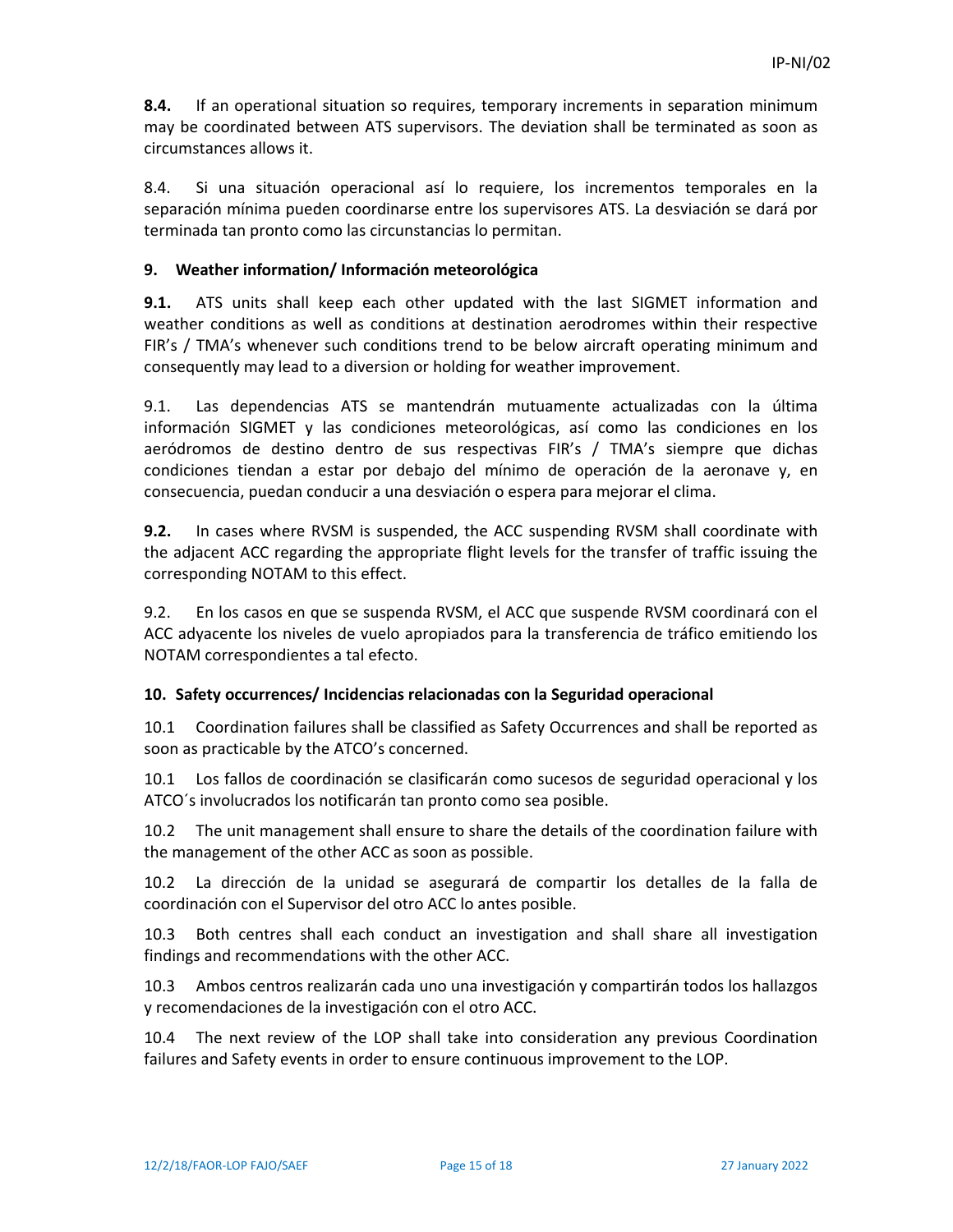10.4 La próxima revisión del LOP (Carta de Procedimientos Operacionales), deberá tomar en consideración cualquier falla previa de Coordinación y eventos de seguridad operacional para asegurar la mejora continua de la LOP (Carta de Procedimientos Operacionales).

# **11. Contingency plan/ Plan de Contingencia**

**11.1.** In the event of disruptions of air traffic services and related supporting services within the designated FIRs the reference shall be the **South Atlantic** (**SAT) Contingency Plan** for the Contingency routes and arrangements to ensure the continuation of air traffic flow through the SAEF and FAJO.

11.1. En caso de interrupciones de los servicios de tránsito aéreo y los servicios de apoyo relacionados dentro de las FIR´s designadas, la referencia será el **Plan de Contingencia del Atlántico Sur (SAT)** para las rutas de Contingencia y los arreglos para asegurar la continuación del flujo de tránsito aéreo a través de SAEF y FAJO.

#### **12. Search and rescue/ Búsqueda y salvamento**

**12.1.** FAJO ACC – Oceanic and EZE ACC shall ensure that they comply with Alert service (ALR) as indicated by ICAO Annex 11, and SAR coordination as prescribed by ICAO Annex 12 and ICAO Doc 9731.

12.1. FAJO ACC ‐ Oceanic y EZE ACC se asegurarán de que cumplen con el servicio de alerta (ALR) como se indica en el Anexo 11 de la OACI, y la coordinación SAR según lo prescrito en el Anexo 12 de la OACI y el Doc. 9731 de la OACI.

- **12.2.** FAJO ACC Aeronautical Rescue Coordination Centre
- 12.2. FAJO ACC ‐ Centro aeronáutico coordinador de salvamento
	- Address/Dirección: ARCC South Africa
	- Tel: + 27 63 505 4164 /+27 63 505 5485
	- ARCC Chief/Jefe: +27 83 304 2428
	- AMHS/AFTN: FAZZARCC
	- E‐mail : ARCC@atns.co.za / sasar.arcc@atns.co.za
- **12.3.** EZE ACC Joint Rescue Coordination Centre Ezeiza (ARCC EZEIZA)
- 12.3. EZE ACC ‐ Centro de Coordinación Conjunta de Rescate Ezeiza (ARCC EZEIZA)
	- Address/Dirección: ARCC EZE
	- Tel: RCC: +54 11 4480‐0200
	- National /Nacional Tel.: 0800‐888‐8727
	- Corporate Mobile/ Movil Institucional: +54 11 2887‐9261
	- Fax: + 54 11 4480 2222
	- AMHS/AFTN: SAEZYCYX
	- E-mail: sareze@eana.com.ar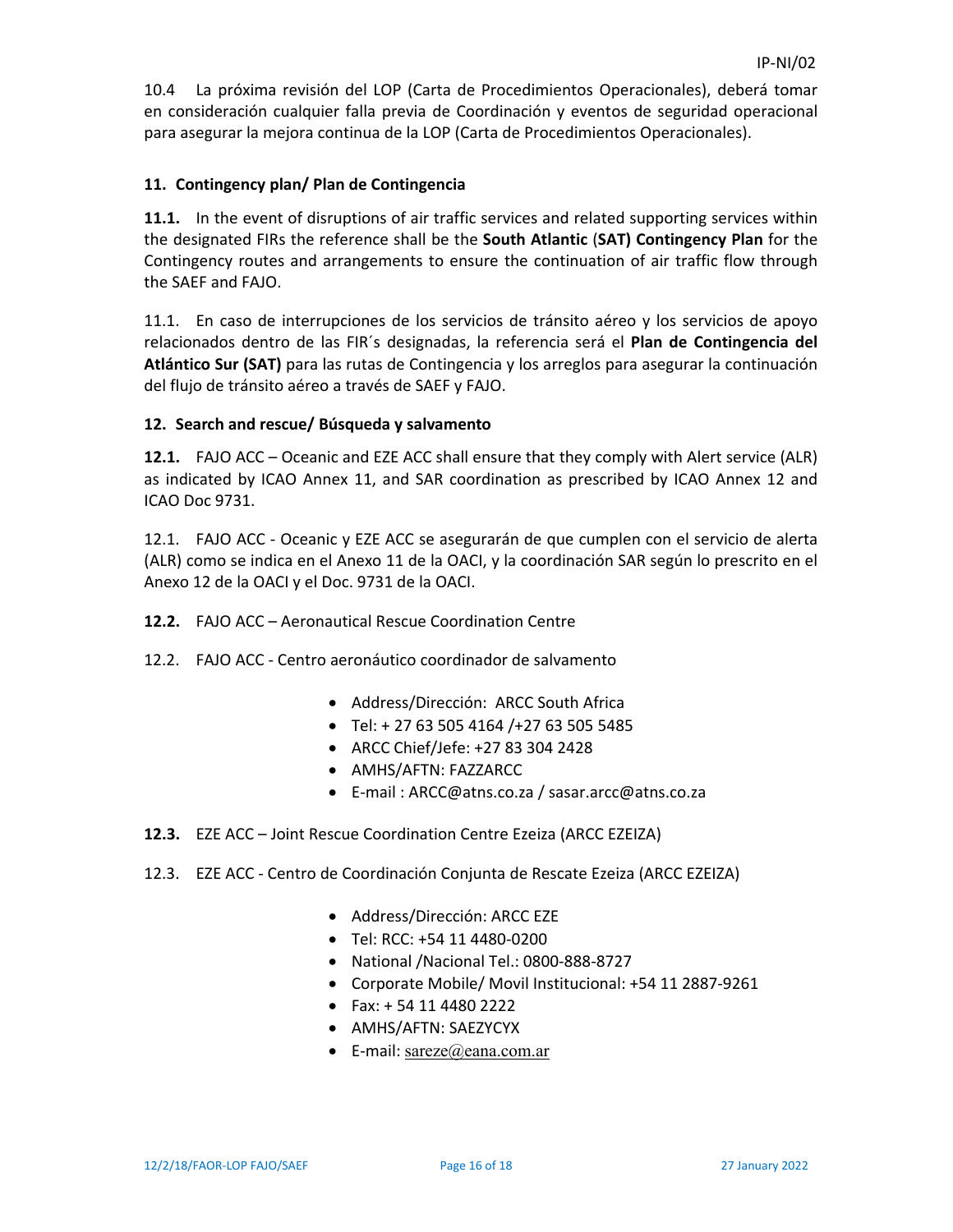#### **13. Deviations/Desviaciones**

**13.1.** Temporary deviations from the procedures specified in this Letter of Procedure shall only be permitted in exceptional circumstances and with previous co-ordination, on a case-bycase basis with the ATS supervisors or with the appropriate managers.

13.1. Las desviaciones temporales de los procedimientos especificados en esta Carta de Procedimiento solo se permitirán en circunstancias excepcionales y con previa coordinación, caso por caso con los supervisores ATS o con los gerentes apropiados.

**13.2.** Any deviations from these provisions, that arise due to an emergency or that are applied to ensure the safety of air traffic, shall immediately be notified to other concerning ATS unit(s) and shall be terminated as soon as the circumstances that caused the deviation cease to exist.

13.2. Cualquier desviación de estas disposiciones, que surja debido a una emergencia o que se apliquen para garantizar la seguridad del tránsito aéreo, se notificará inmediatamente a otras dependencias ATS pertinentes y se dará por terminada tan pronto como cesen la existência de circunstancias que causaron la desviación.

# **14. Revision of the LOP /Revisión de la LOP**

**14.1.** This letter of Procedure shall be subject to revision whenever a modification to ICAO Standards and Recommended Practices, Regional Supplementary Procedures, Standard Operating Procedures, AIP or Local Station Standing Instructions, which might affect the procedures contained in this Letter of Procedure are made, or when new communications facilities, or air traffic services which might affect these procedures are commissioned.

14.1. Esta carta de procedimiento estará sujeta a revisión cuando se realice una modificación de las normas y métodos recomendados de la OACI, los procedimientos suplementarios regionales, los procedimientos operativos estándar, las instrucciones permanentes de AIP o de estación local, que puedan afectar los procedimientos contenidos en esta carta de procedimiento, o cuando se ponen en servicio nuevas instalaciones de comunicaciones o servicios de tránsito aéreo que puedan afectar a estos procedimientos.

**14.2.** For any other reason that might make it advisable to change these Procedures and its associated attachments, any Air traffic unit (ATSU) shall propose the pertinent revision, with approval from both respective Managers ATS / Civil Aviation Authority (as determined by the State Authority). As required, ICAO ESAF and SAM Regional Offices shall facilitate and support coordination activities between counterparts.

14.2. Por cualquier otra razón que pudiera hacer aconsejable cambiar estos Procedimientos y sus anexos asociados, cualquier dependencia de Tránsito Aéreo (ATSU) propondrá la revisión pertinente, con la aprobación de los respectivos Gerentes ATS / Autoridad de Aviación Civil (según lo determine la Autoridad Estatal). Según sea necesario, las Oficinas Regionales ESAF y SAM de la OACI facilitarán y apoyarán las actividades de coordinación entre las contrapartes.

**14.3.** When less than thirty (30) days exist between an identified need to amend these Procedures and the effective date of the amendment, the respective Manager ATS / Civil